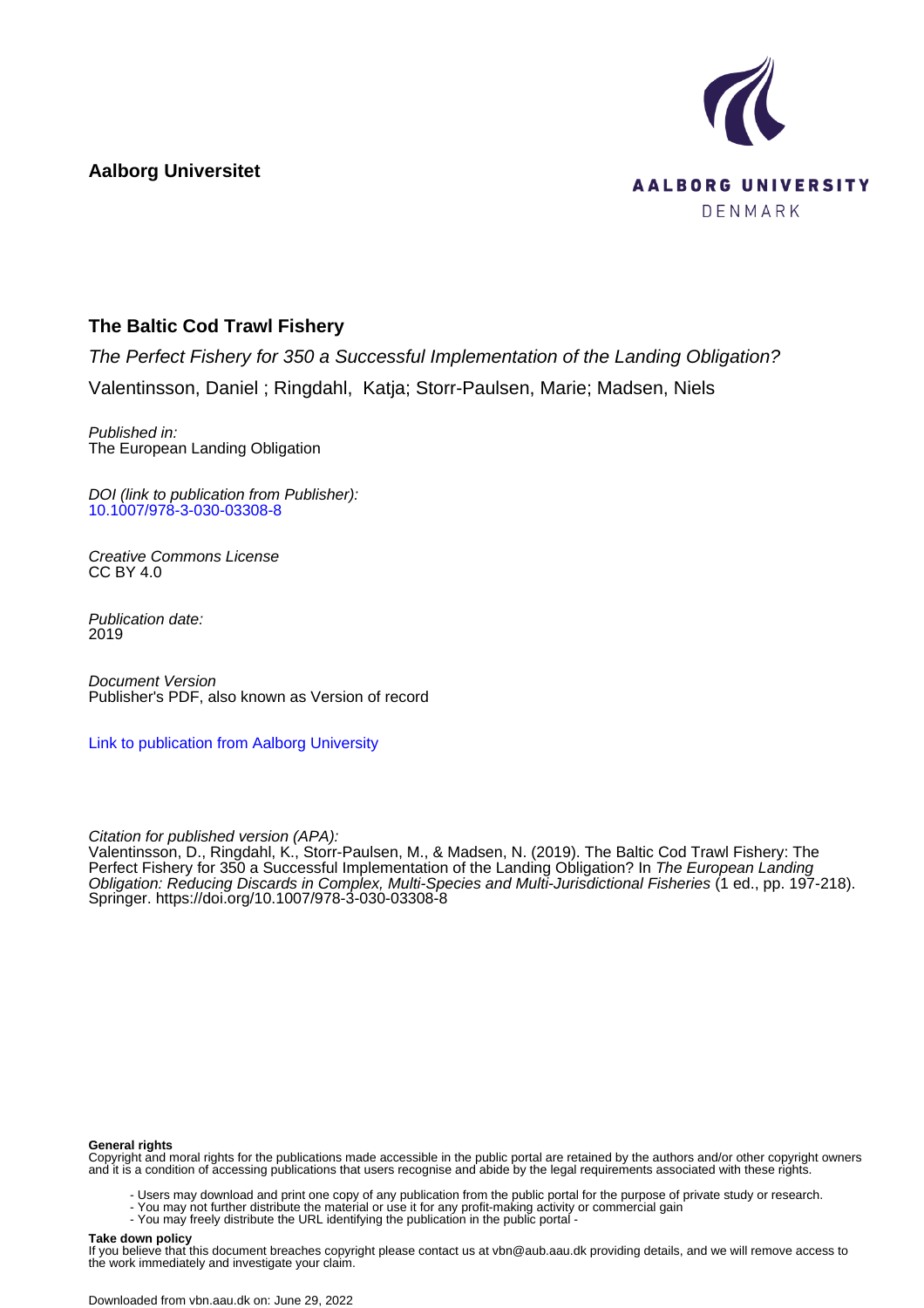# Chapter 10 The Baltic Cod Trawl Fishery: The Perfect Fishery for a Successful Implementation of the Landing Obligation?



Daniel Valentinsson, Katja Ringdahl, Marie Storr-Paulsen, and Niels Madsen

Abstract The cod fisheries in the Baltic Sea were among the first EU fisheries with a full implementation of the EU Landing Obligation (LO) or so-called 'discard ban', phased in from 2015 onwards. This chapter describes key aspects for the successful management of Baltic cod such as the long history of scientific data collection for stock assessment and cod management as well as a well-documented history of work aimed at increased selectivity in cod trawls. We then analyse how the scientific data used for stock assessment has been affected by the LO and how the knowledge of Baltic cod selectivity has been used and developed since its introduction. We conclude that in spite of many good prerequisites, the introduction of the LO in Baltic cod fisheries has been unsuccessful and has failed to deliver any of the expected benefits. Data quality for stock assessments has deteriorated, discarding of cod has not decreased despite a reduced minimum size and there are no indications of increased gear selectivity in the fishery. Finally, we propose potential explanations for this failure and recommend actions that may be needed to make the Landing Obligation more successful.

Keywords Baltic Sea · Common fisheries policy · Discard ban · Discards · European Union · Regionalisation · Selectivity · Trawl

D. Valentinsson  $(\boxtimes) \cdot K$ . Ringdahl

Department of Aquatic Resources, Institute of Marine Research, Swedish University of Agricultural Sciences, Lysekil, Sweden e-mail: [daniel.valentinsson@slu.se](mailto:daniel.valentinsson@slu.se)

M. Storr-Paulsen

National Institute of Aquatic Resources, DTU-Technical University of Denmark, Lyngby, Denmark

N. Madsen

Department of Chemistry and Bioscience – Section of Biology and Environmental Science, Aalborg University, Aalborg, Denmark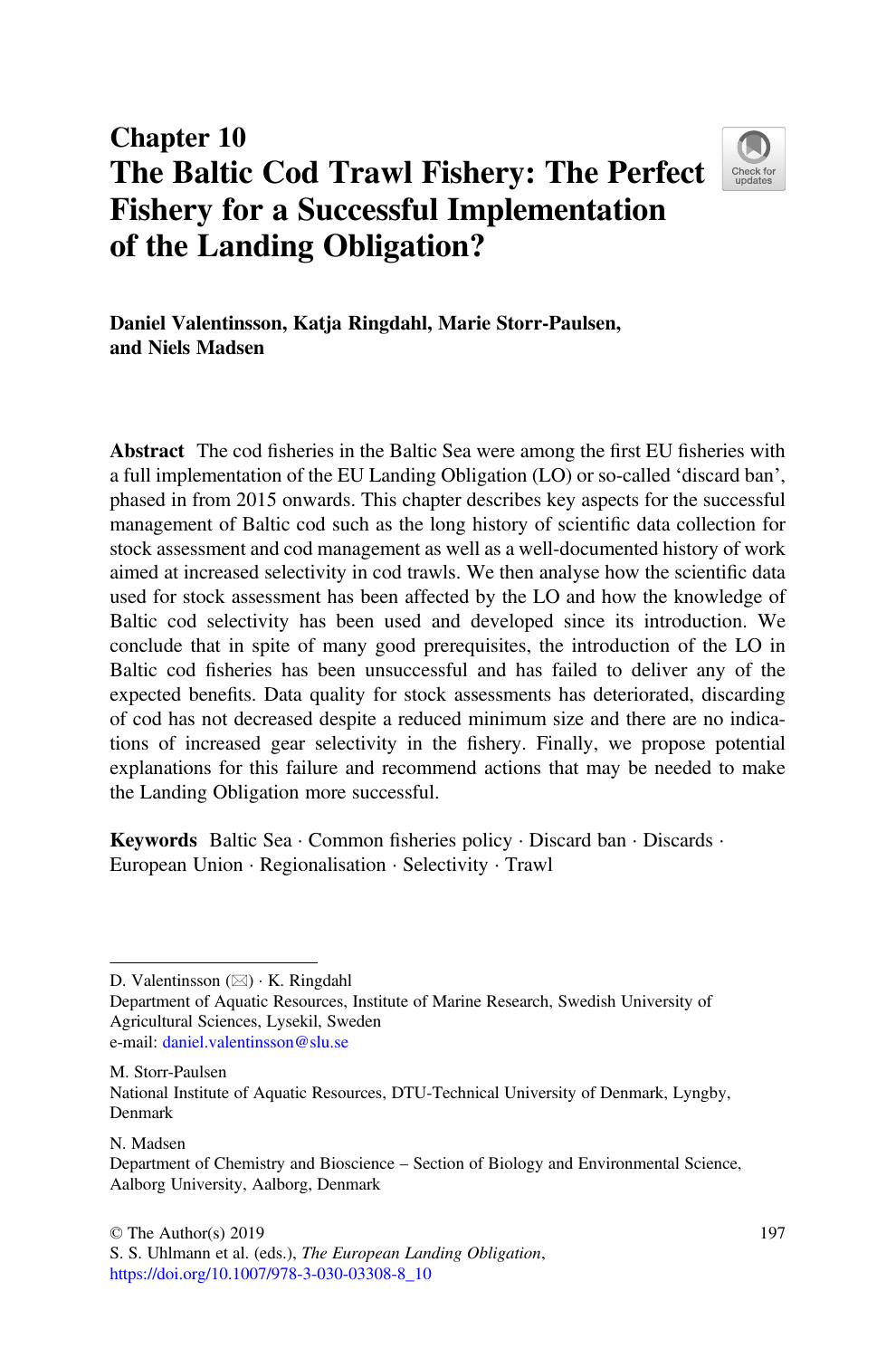## 10.1 Introduction

Baltic Sea cod was the first demersal species with a full implementation of the EU Landing Obligation (LO) in 2015. The LO meant that the dominant fisheries that use trawls and nets were phased-in at once, with only a survival exemption for the negligible cod catches from pots and traps valid between 2015 and 2017 (Commission Delegated Regulation (EU) No 1396/2014). Catches from cod trawls in the Baltic, in contrast to other European demersal trawl fisheries, are relatively clean with only flounder (non-quota species) and some plaice as notable bycatches. In 2017, plaice was also included in the Baltic Sea LO. This could potentially lead to challenges for some Baltic countries as the relative stability (i.e. the fixed allocation key of TAC between countries) means that few countries in the Baltic hold a relatively large share of the total plaice quota. This could potentially be problematic for the countries with no quota or with a very low quota share if they cannot avoid plaice in their cod catches.

Because bottom trawls are by far the main gear used to catch Baltic cod and because both gear selectivity research and discard observers programmes have a long history in the Baltic, the setting and background of this fishery seem perfect for a successful LO implementation. This chapter focuses on the prerequisites and outcomes of the LO in the Baltic trawl fishery targeting cod. Our aim is to describe the backdrop to the LO implementation and subsequent indications of the outcomes. We first describe the discard sampling using scientific observers and how these data are used in stock assessments. We also depict the long history of trawl selectivity research in Baltic cod trawls and then discuss the outcomes of these aspects in light of the articulated aims of the Landing Obligation (Anon [2018a](#page-19-0)), i.e., reduced unwanted catches, improved quality of scientific data and industry adaption through the adoption of more selective fishing practices.

# 10.1.1 The Baltic Cod Stocks: Stock Development and Current Status

The Baltic Sea is inhabited by two genetically distinct cod populations, i.e. eastern and western Baltic cod. There is evidence supporting the difference between the two populations, based on differences in spawning time, otolith shape (Hüssy et al. [2016](#page-20-0)) and genetics (Nielsen et al. [2003](#page-21-0); Nielsen et al. [2005](#page-21-1)). The cod in the Baltic Sea live in brackish water characterized by low salinity and an oxygenated surface layer with a hypoxic deeper saline layer that gives a permanent halocline. This influences egg buoyancy and thereby egg survival, especially in the more eastern part of the Baltic Sea. The water volume suitable for egg fertilisation and development of eastern Baltic cod (i.e., the reproductive volume) is defined as the volume of water with a PSU >12 and oxygen content >2 ml/l (Köster et al. [2003\)](#page-20-1).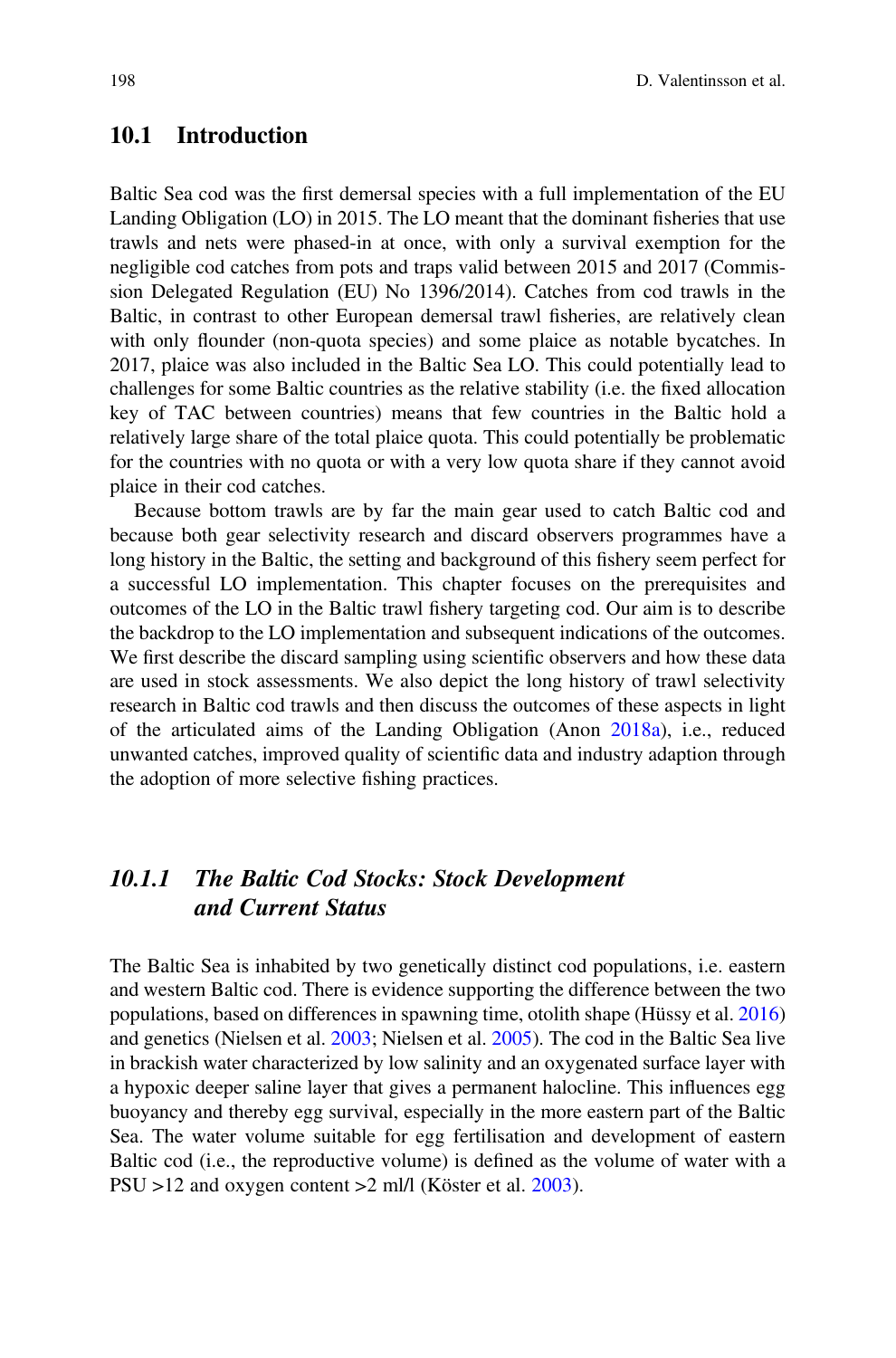Cod fisheries in the Baltic Sea have a long history (MacKenzie et al. [2002](#page-21-2)). More intensive exploitation only started in the 1950s (Bagge and Thurow [1994;](#page-19-1) Eero et al. [2007\)](#page-19-2). The cod fishery on the eastern stock increased further in the early 1980s as a result of increased stock biomass due to favourable reproductive conditions and strong year classes (Eero et al. [2011\)](#page-19-3). As the fishery intensified during the 1980s, a period of low productivity due to deteriorated environmental conditions began which, together with intensive exploitation, rapidly reduced the stock. In a 10 year period, the stock size was reduced by more than 85% (ICES [2013](#page-20-2)), and in 2005 the spawning stock biomass was estimated to be at a historic low, close to 10% of the high levels observed in the 1980s. However, after 2005 the stock started to rebuild again and the positive developments were partly assigned to effective management measures and increased reproductive success. In 2010, the stock was thought to have recovered (Eero et al. [2012a\)](#page-19-4). Shortly after, it was evident that although recruitment was estimated to be good, large cod were missing in scientific surveys and commercial catches. The nutritional condition of adult cod has been continuously declining since the 1990s. However, since the mid-2000s, when cod abundance started to increase again, the proportion of eastern cod with a very low condition index increased rapidly (ICES [2017a\)](#page-20-3). The reasons for deteriorating nutritional condition and possibly reduced growth are not fully understood. Different hypotheses are suggested including: (i) low prey availability in the area where cod are mainly found (Eero et al. [2012b\)](#page-20-4); (ii) increased size selectivity in commercial fisheries which may have led to high mortality of large cod, (iii) a greater proportion of small-sized fish in the stock and their contribution to density-dependent effects and (iv) increased extent of low oxygen areas that could affect cod growth either directly via physiological processes or indirectly via affecting benthic prey availability (Chabot and Dutil [1999;](#page-19-5) Svedäng and Hornborg [2014](#page-22-0); Eero et al. [2015](#page-20-5); Casini et al. [2016](#page-19-6)). In 2017 the eastern Baltic cod stock was estimated to be at a very low level and cod larger than 45 cm were very scarce (ICES [2018](#page-20-6)).

The western Baltic cod spawns in specific areas in saline waters deeper than 20–40 m, with the main spawning areas being the Little and the Great Belt, the Sound and the Kiel and Mecklenburg Bays. The western Baltic cod mixes with both the eastern Baltic cod stock in the Arkona Basin (Subdivision 24) and with the Kattegat cod stock in the southern part of Kattegat (ICES [2018\)](#page-20-6). The western Baltic cod stock has also experienced large fluctuations in stock development over time. In the mid-1980s, landings were close to 50,000 t in the western Baltic management area to below 6000 t in 2017. Unlike the eastern Baltic cod, there is no documentation of decreased condition or impairment by reduced growth of western Baltic cod. The western Baltic cod has experienced high fishing pressure and shown poor recruitment for several years and was assessed to be well below reference points at the onset of the LO in 2015. However, although the spawning stock was at a historically low level in 2016, a new large year class was observed, which is likely to influence the development of the stock in the following years (ICES [2018](#page-20-6)).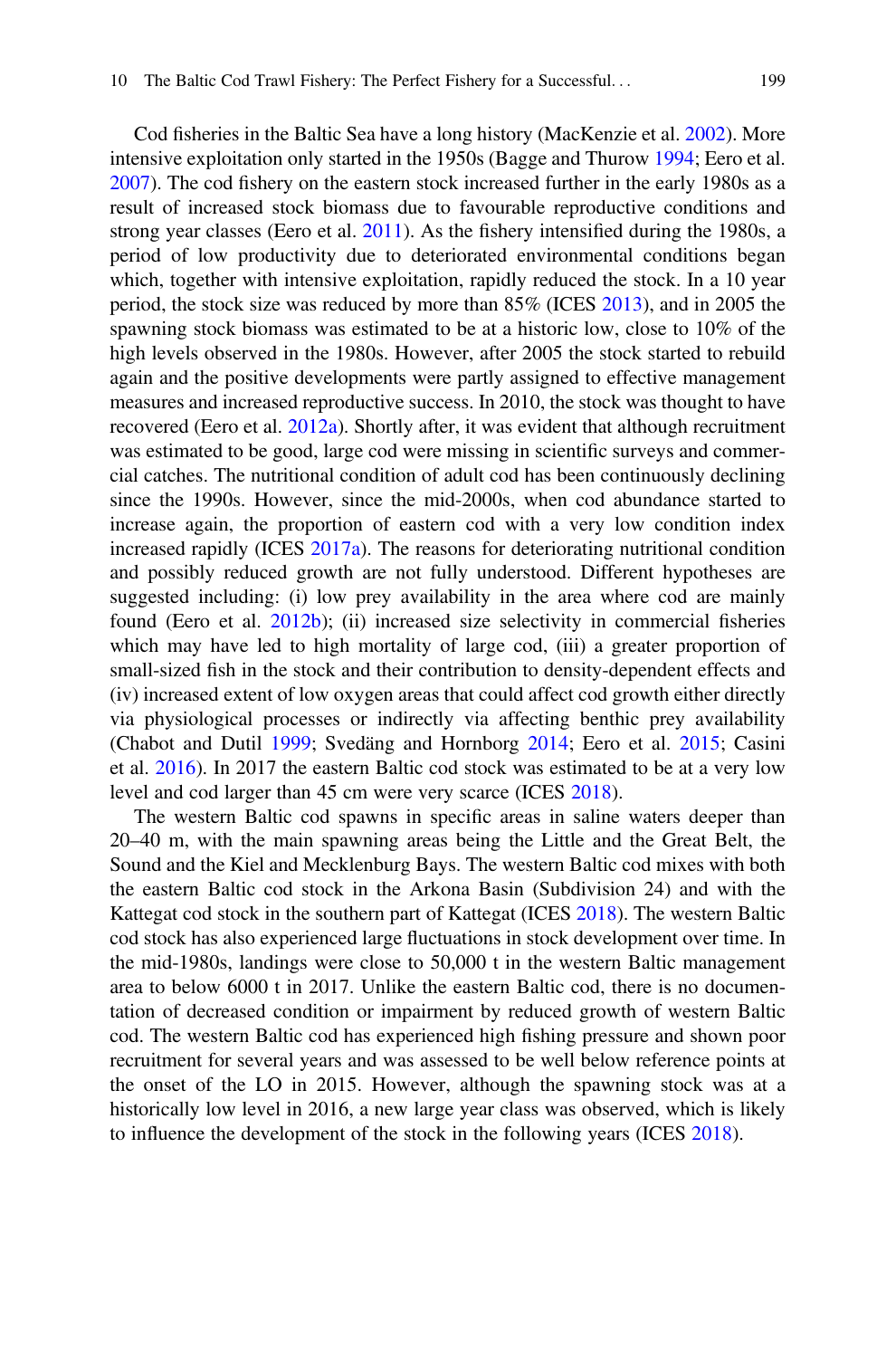## 10.2 Data Collection and Assessment of Baltic Cod

Internationally coordinated management of the two Baltic cod stocks stems back to the early 1970s. Before many of the countries around the Baltic Sea joined the EU, the management authority was the International Baltic Sea Fishery Commission (IBSFC), which ceased to exist in 2007. The two cod stocks were regulated together by a total Baltic TAC (total allowable catch) until 2003, but have since then been regulated separately. The introduction of a TAC in the late 1980s was prompted by the drastic decline in stock size and catches in the mid 1980s, just after the peak in stock size when catches exceeded 400,000 t (Bagge and Thurow [1994](#page-19-1); Suuronen et al. [2007\)](#page-22-1). The first EU management plan for Baltic cod was introduced in 2007 (Council Reg (EC) No 1098/2007). The cod plan was repealed in the summer of 2016 when a new multi-annual plan for all Baltic stocks of cod, herring and sprat was introduced (Reg (EU) No 2016/1139).

The assessment of the eastern Baltic cod stock was conducted for many years as a full age-based analytical assessment. In 2014, however, ICES could no longer accept the assessment. There were several factors that had changed the prerequisite for the assessment: Ageing discrepancies between countries, reduced growth and the unexplained disappearance of larger cod despite the appearances of good recruitment. Therefore, a reliable analytical assessment could not be produced. The advice since 2015 has been based on the so-called ICES "category three" assessments. These assessments mainly use trends in an index of spawning stock or total biomass from research surveys. The current assessment approach for the eastern stock uses the numbers of cod above 30 cm (as a proxy for Spawning Stock Biomass, SSB) from the survey where the average abundance for the two most recent years is divided by the average for the three previous years ("2 over 3 rule"). Thus, the provision of high quality management advice is challenged by a number of changes in cod biology and the ecological conditions affecting cod (ICES [2017a\)](#page-20-3). The change of assessment methodology drastically changed the perception of the eastern stock and resulted in a large reduction in the advised quota in contrast to quota increases in previous years. Since 2015 TACs have been set well above advised quotas but have not been fully utilised (ICES [2018](#page-20-6)), meaning that quotas have been non-restrictive in some Member States. Before 2015, individual cod were assigned to their stock of origin (western or eastern cod) only according to the area where they were caught. This was changed in 2015 when a split on the cod caught in the transition area (SD 24) was applied, assigning the individual cod in the transition area to either stock based on otolith shape analyses and genetics. A consequence of the split was that it was not possible to use the full time series back to 1970 as before, but the time series had to be truncated to 1994. In 2013, substantial recreational catches were also included in the western Baltic cod stock assessment (ICES [2013\)](#page-20-2). This was one of the first stocks in Europe to take recreational catches into account in fisheries management advice. The western stock assessment is still conducted as a full age-based analytical assessment, because it is not facing the severe uncertainties, such as the absence of large cod and impaired growth, observed among eastern cod.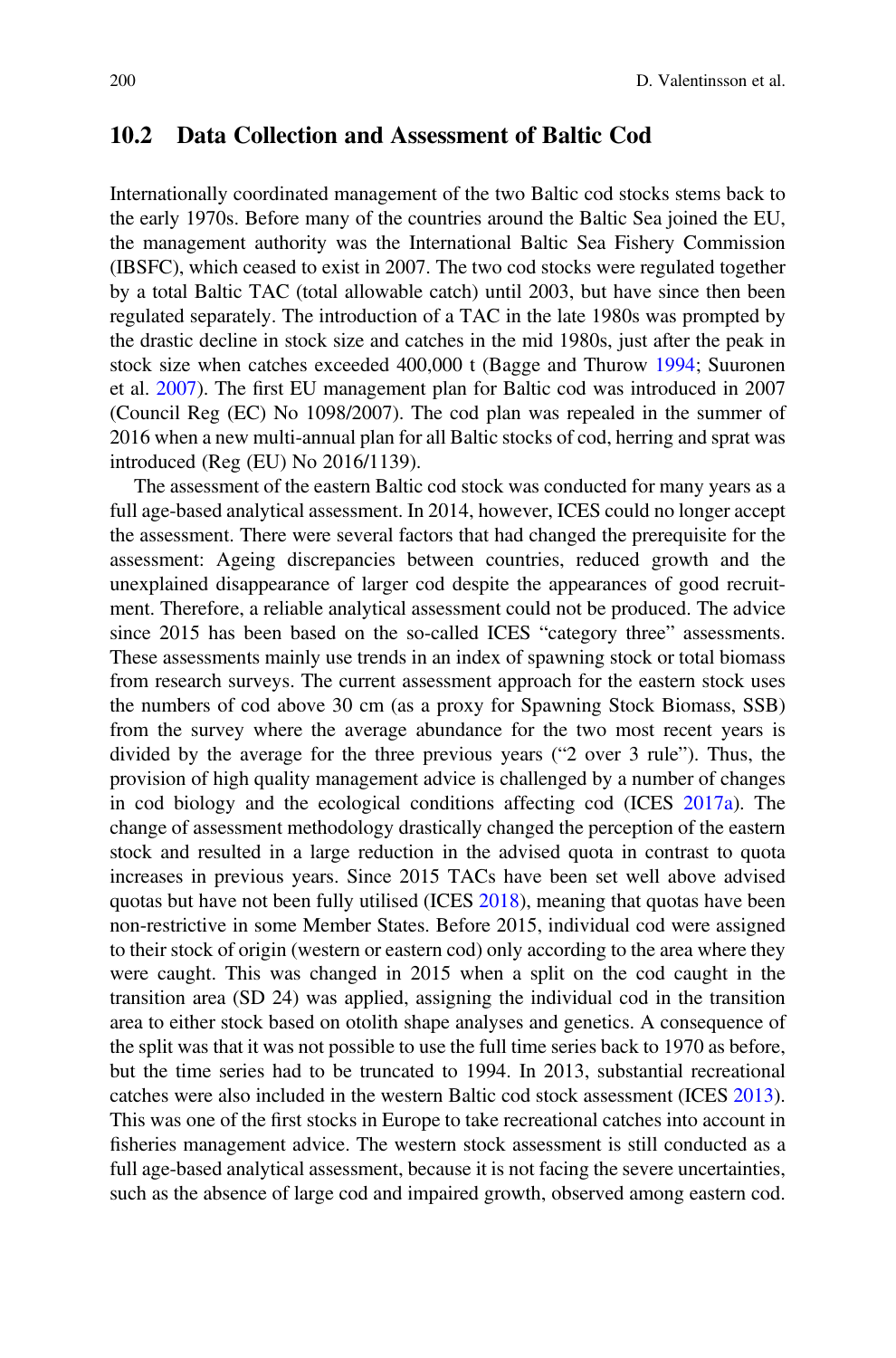The quantities of cod discarded by Baltic cod trawlers have been estimated based on data collected by on-board observers on commercial fishing vessels since 1996 (early from an EU perspective). Since 2002 the monitoring has been done under the EC data collection regulations (EU No 199/2008, Commission Decision 2010/93/ EU, EU No 2017/1004, Commission Decision 2016/1251/EU). The objective of the monitoring programme is exclusively scientific and the observers have no role in control and enforcement. The observers measure the volume of discarded catches and species and size composition of all the catch (discards and retained). All relevant biological information concerning discards is also recorded. Discard estimates for the eastern Baltic cod stock were included in the assessment of the stock between 2001–2014, until the assessment method changed. Since 2015 discards are included in the advice as part of the harvest rate and ICES advice is based on total catches (landings and discards). For the western Baltic cod discard data have been included in the assessment since 2002.

For a long time the discards of cod in the Baltic were considered relatively low compared with other areas. The average discard rate in the western Baltic cod stock was 8% (for the time period 1994–2017), and for the last three years (2015–2017) has been estimated at lower than 5% (ICES [2018\)](#page-20-6). For the eastern stock, the discard rate was low at the beginning of the time-series but has increased considerably over time. In 2017 the discard rate was estimated at 11% (ICES [2018](#page-20-6)). Moreover, after a peak in 2013–2014, just before the introduction of the LO, the estimated discard rate fell but is still above long-term average for the stock (Fig.  $10.1$ ). Important to note is that MCRS (minimum conservation reference size) was reduced from 38 to 35 cm when the LO was introduced, which is a probable reason for the drop in discard rate

<span id="page-5-0"></span>

Fig. 10.1 Weight percentage of cod discarded between 1994 and 2017 for the Eastern and Western Baltic cod stocks. Catches combined from all gears (passive and active). (Data from ICES [2018](#page-20-6))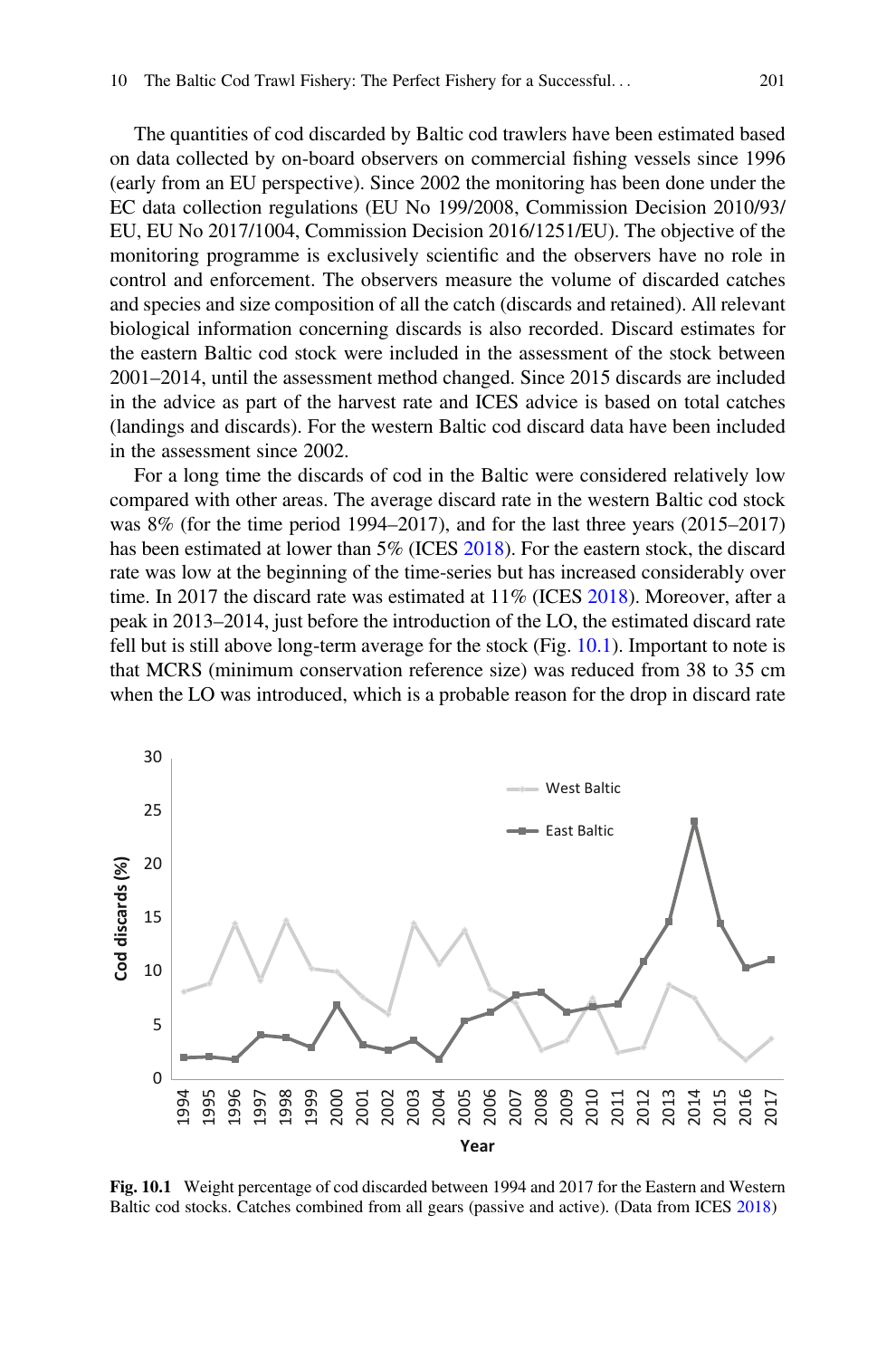in 2015. Furthermore, problems in gaining observer access in some countries led ICES to point out that the discard estimate is highly uncertain and is also considered to be an underestimate (ICES [2017c](#page-20-7)).

The observer coverage of at-sea sampling programmes is usually low (Uhlmann et al. [2014](#page-22-2)). In the Swedish and Danish programmes, typically only 0.5–1.5% of the fishing trips are covered. Discard data are also known to be highly variable in terms of quantities and proportions (Kelleher [2005\)](#page-20-8), which makes estimates of overall volumes of discarded fish uncertain. In Sweden, for example, the proportion of cod below MCRS ranged between 2% and 43% in observed trips during 2012–2017.

### 10.3 Research to Improve Selectivity in Baltic Cod Trawls

Technical conservation measures have a long history in the Baltic Sea. Documented scientific trials with escape windows to reduce catches of young fish in trawls started over 100 years ago (Ridderstad [1915](#page-21-3)), and the Baltic Sea is an area where many documented selectivity experiments have been carried out (see Madsen [2007\)](#page-21-4). Improving the yield of Baltic cod by increasing size selectivity (length of first capture) and reducing discards have been a management strategy for decades. A series of scientific experiments have followed with the aim of developing and identifying new concepts to improve selectivity in the trawl fishery. As such, the L50 (50% retention length) in a traditional diamond mesh codend can be increased by increasing the mesh size. However, a major focus in the Baltic Sea has been to make the selection curve steeper, which can be assessed by a lowered selection range (SR: L75-L25). By lowering SR, the escape of fish below a defined length (minimum landing or minimum conservation reference size; MLS or MCRS, respectively) is increased and the loss of marketable cod is reduced. This is important for the fishers because they do not want to lose any marketable fish. Fig. [10.2](#page-7-0) illustrates the influence of SR for the retention of small and legal sized cod. Furthermore, to guarantee optimal selection, it is important that the selectivity is stable. The selectivity in traditional diamond mesh codends is normally reduced with increased catch weight due to closure of the mesh opening (Robertson and Stewart [1988;](#page-21-5) Tschernij and Holst [1999](#page-22-3)).

A common solution to improve trawl selectivity is to fit the net with an escape window ("window"), i.e., a panel with meshes (type and size) suitable to allow unwanted catch to escape. Typically, square mesh (netting turned  $45^{\circ}$ ) panels are inserted into the net (mainly in the codend region), which ensures that meshes stay open in this region. The remaining part of the trawl is most often made of traditional diamond mesh netting. An advantage of the window is that it can be mounted directly in the existing trawl at low cost. Several types of windows have been tested in the Baltic Sea cod fishery over the years (Madsen [2007\)](#page-21-4). The first tested selective codends were equipped with two side windows (known as the "Swedish window" codend), positioned close to the end of the codend (Tschernij et al. [1996](#page-22-4)). This codend had a higher selection factor (SF: 50% retention length L50/mesh size) and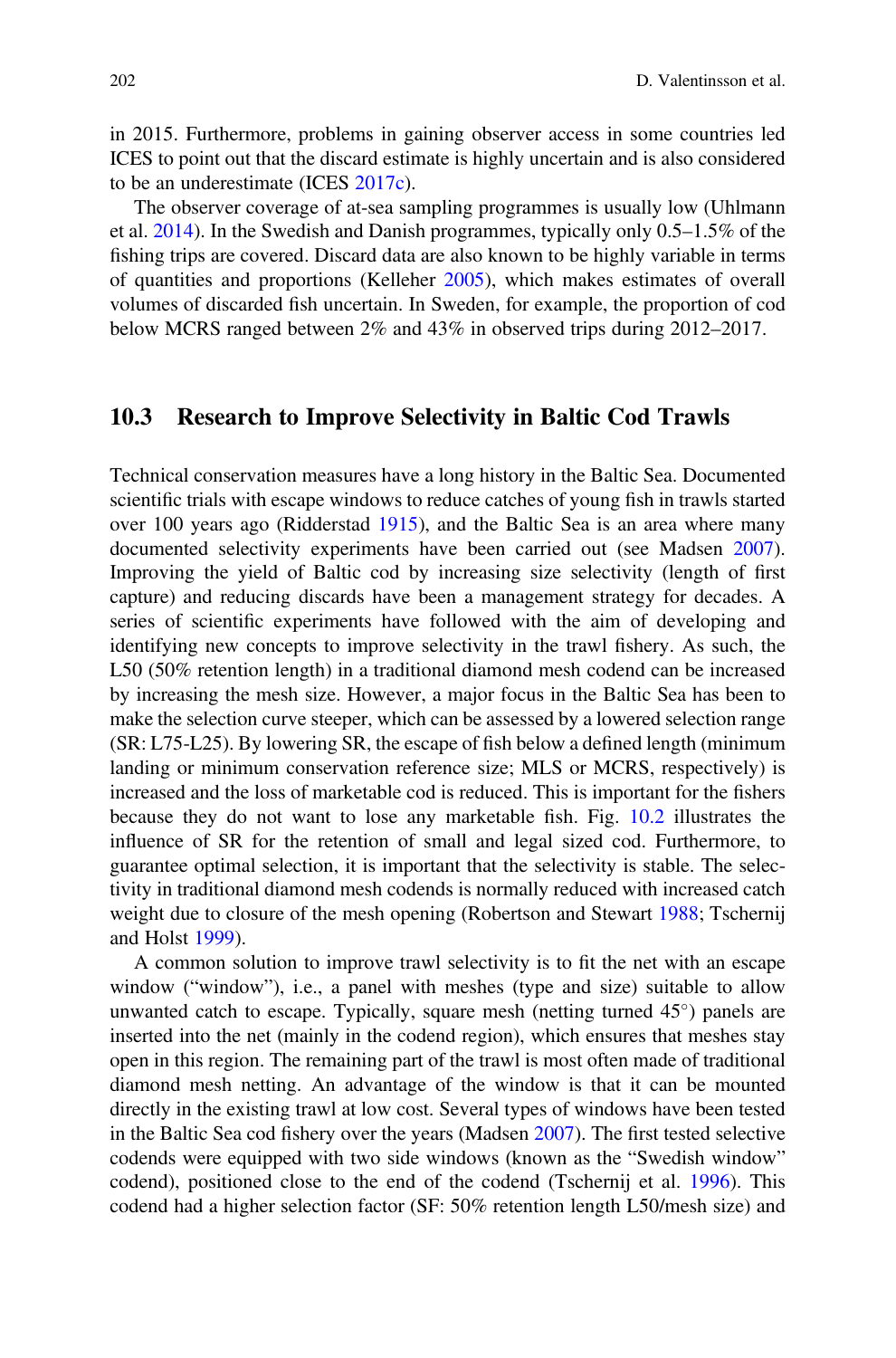<span id="page-7-0"></span>

Fig. 10.2 Two hypothetical selection curves with identical L50 (45 cm) but with different selection ranges (SR). The grey curve has a lower SR (5 cm) and the black one, a higher SR (10 cm). Minimum size (35 cm) is indicated by the vertical dashed line. The red shaded area indicates differences in retention of undersized cod (higher retention with higher SR), the orange area indicates differences in retention of cod just above minimum size (higher retention with higher SR) and the green area indicates the difference in retention for larger sizes (higher retention with lower SR)

lower relative selection range (SRA: selection range SR/L50) than a standard diamond mesh codend (Madsen [2007\)](#page-21-4). This was also true when compared to a window codend having side windows ending in front of the lifting strop (known as the "Danish window" codend; Lowry et al. [1995;](#page-20-9) Madsen et al. [1998](#page-21-6)). Later experiments demonstrated that the selectivity is improved when the window is moved all the way back to the end of the codend (Madsen [2000](#page-21-7)) and even further using a codend with a single top window (Madsen [2007](#page-21-4)). These findings formed the basis for the "Bacoma window" (Fig. [10.3](#page-8-0)) used today. The idea behind the Bacoma window was to change the selectivity by changing the mesh size in the escape window only (Madsen et al. [2002](#page-21-8)). This was expected to make stepwise changes easier and to reduce costs compared to extensive changes to the entire gear. Experiments indicated that the SF was relatively constant when mesh size was changed in the window (Madsen et al. [2002\)](#page-21-8). An additional advantage of the Bacoma codend was that it is more flexible and easier to handle than a full square mesh codend. However, the knotless netting used in the window is relatively expensive and difficult to mend (Tschernij and Suuronen [2002](#page-22-5)).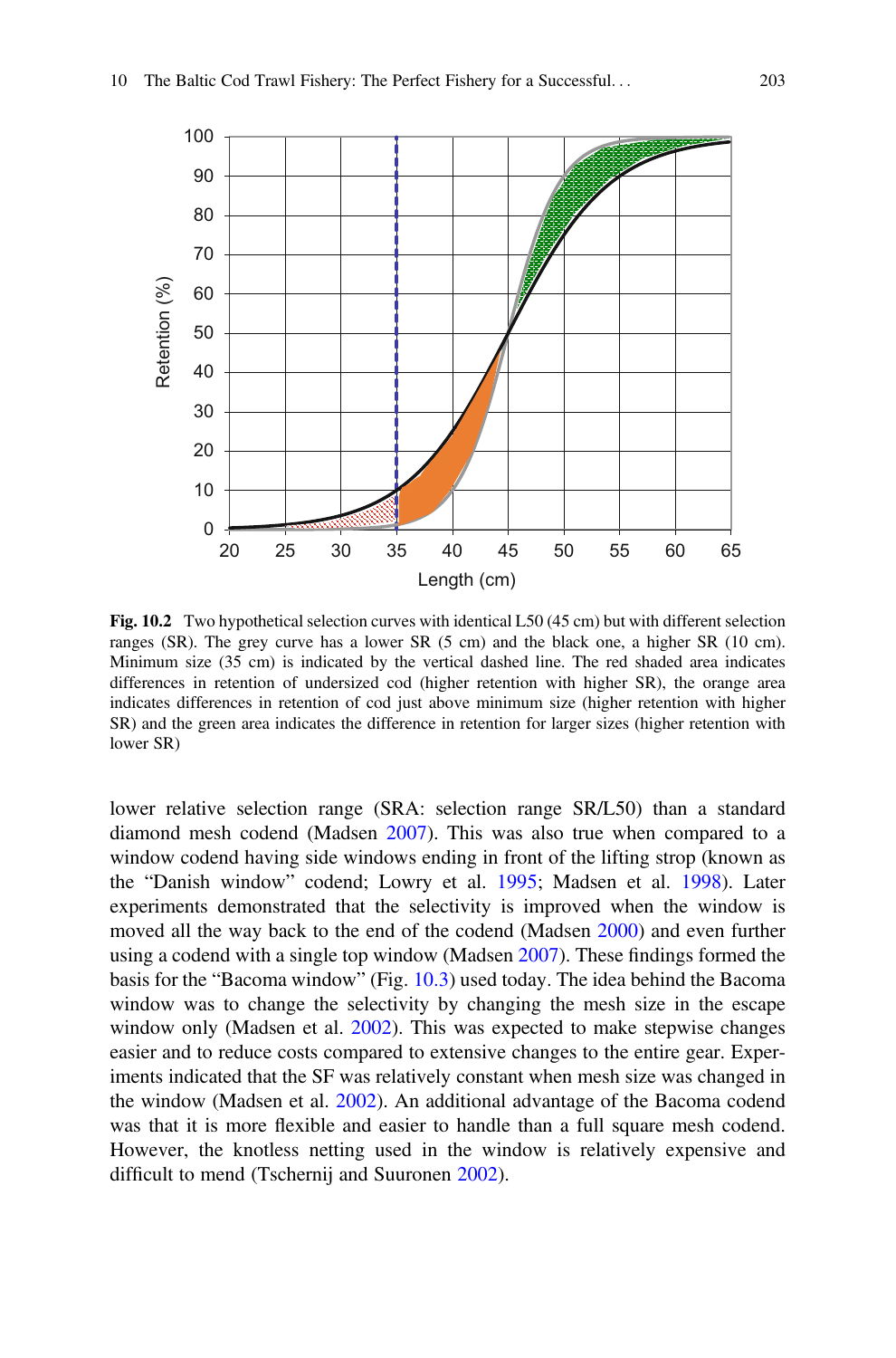<span id="page-8-0"></span>

Fig. 10.3 The standard codend used before introducing selective codends and the T90 and Bacoma codend used today with a simulated 500 kg catch, tested inside the flume tank in Hirtshals, Denmark. In the left column the full codend, in the middle column the last part of the codend where the catch is stored and in the right column the meshes in the area around the lifting strops. (Details about the codends are found in Madsen et al. [2015\)](#page-21-10)

During the last decade scientists have focused on the selective properties of T90 meshes in the Baltic Sea cod fishery (ICES [2011\)](#page-20-10). The T90 codend is a very simple and cheap way to improve the size selectivity of a trawl, because standard conventional netting material can be used. In T90 codends, the standard (T0) diamond mesh netting is turned  $90^{\circ}$ , which provides a more open mesh under pull (Fig. [10.3\)](#page-8-0). The netting knot size, netting material and codend circumference will influence selectivity (Herrmann et al. [2007](#page-20-11); Wienbeck et al. [2011\)](#page-22-6).

In recent years there has been a change in some EU countries where the typical top-down focus (from managers or scientists) of gear research initiatives has become less pronounced, and focus has shifted to bottom-up initiatives where the fishing industry identifies gear issues and develop solutions to better suit their fisheries (see O'Neill et al., [this volume](#page-21-9)). Some of these initiatives are described in ICES ([2017b\)](#page-20-12). There are several explanations for this trend. Apart from the obvious ones such as increased transparency, and industry expert knowledge regarding gears and practical know-how regarding their fisheries and catches, another important factor is changes in EU policy. Examples are increased regionalisation and the introduction of the Landing Obligation with its associated choke issues (Borges and Penas Lado, [this](#page-19-7) [volume\)](#page-19-7) and a movement to more results-based management with less prescriptive legislation in the reformed CFP. Bottom-up initiatives can also increase industry buy-in and thus help to alleviate some of the mistrust of top-down science and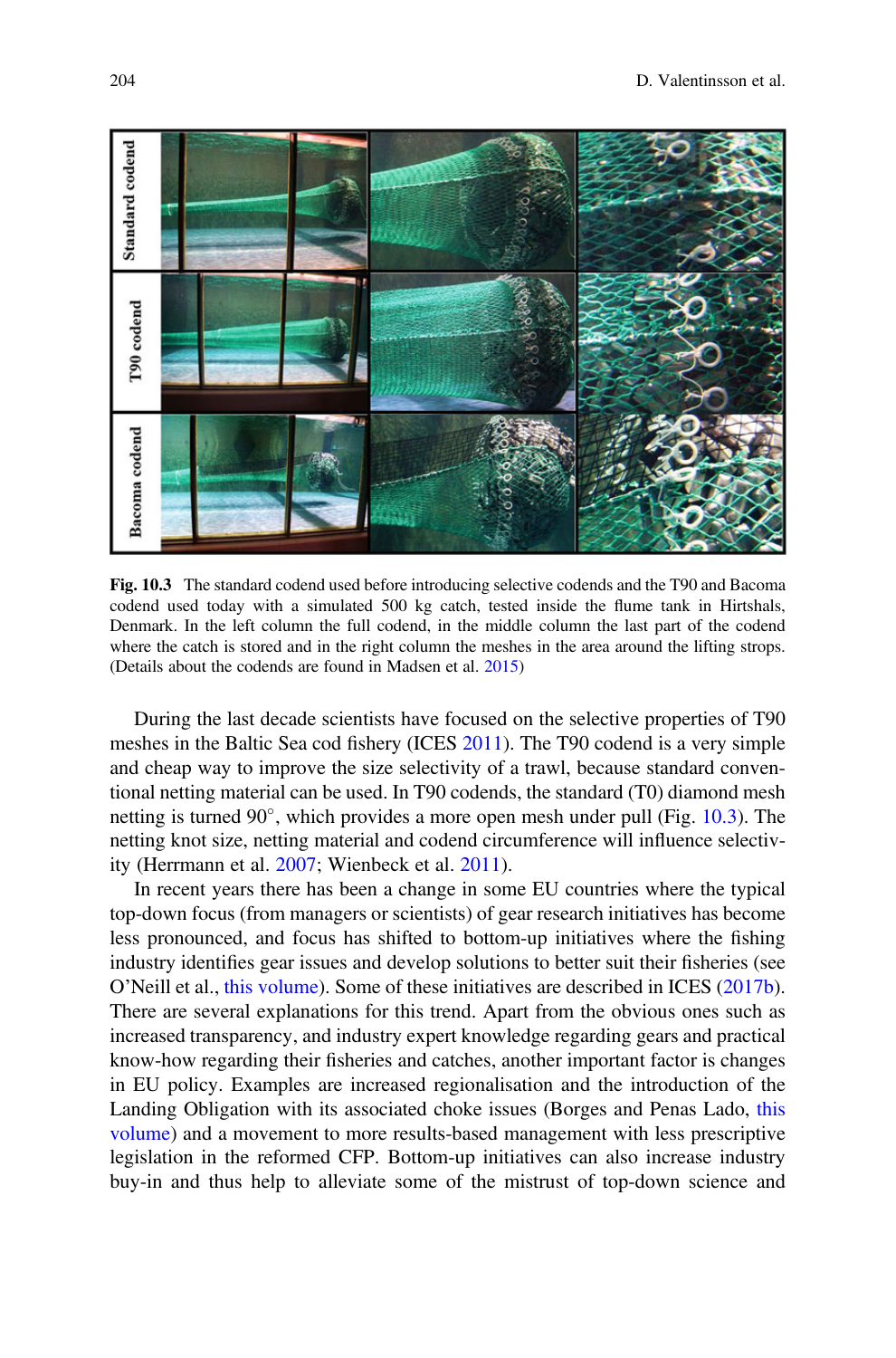legislation and circumvention of rules and recommendations (Suuronen et al. [2007;](#page-22-1) Catchpole and Gray [2010](#page-19-8); Krag et al. [2016\)](#page-20-13).

Examples of recent or ongoing bottom-up gear related initiatives in the Baltic region are projects like MINIDISC and FastTrack in Denmark and the Selective Fisheries Secretariat in Sweden. The MINIDISC project evaluated the effectiveness of reducing unwanted catches through free gear choice and full documentation (Mortensen et al. [2017\)](#page-21-11). Interestingly, the study reported that although the chosen gears indicated a lowered selectivity, the discard ratio decreased due to either higher landings or lower discards. However, as the technical descriptions of gears and fishing behaviour was limited, it is possible that changes other than gear selectivity might have influenced the results of the study. The FastTrack project and the Selective Fisheries Secretariat are very similar in terms of objectives, set-up and work procedures (Valentinsson [2016,](#page-22-7) [www.fast-track.dk](http://www.fast-track.dk)). Both involve an initial selection process of industry ideas where managers, industry and scientific representatives are involved. Accepted projects start with an iterative test and development phase of the gear modification in commercial practice led by the industry participants where they collect some data. A second phase is a scientific trial and evaluation. The large majority of projects within these two initiatives is focused on an improvement and documentation of the available toolbox of gears available for use by fishers to adapt to the LO (Valentinsson [2016\)](#page-22-7).

Three of the projects under the Selective Fisheries Secretariat have focused on reducing unwanted catches in Baltic cod trawl fishery (Nilsson et al. [2018\)](#page-21-12). One project was unsuccessful in reducing the catch of small cod; another showed increased selectivity but included a technically complex gear that cannot be used due to several conflicts with current regulations. The third project studied a modified T90 codend (slightly reduced mesh size, increased codend length and increased circumference). Those results showed that the modified codend reduced the catches of undersized cod (Nilsson [2018\)](#page-21-13). Based on these results, a joint recommendation from BALTFISH in May 2017 to COM suggested allowing this T90 codend as an alternative. After evaluation by STECF, COM approved the recommendation and the new T90 codend was introduced February 1st, 2018 (Commission Delegated Regulation (EU) 2018/47).

## 10.3.1 Technical Conservation Measures – the Baltic History

The intensive research on improving the selectivity in Baltic cod trawls has led to several legislative changes since 1995. Before that, regulations for cod trawls stipulated a minimum mesh size of 105 mm and a minimum landing size (MLS) of 33 cm. In 1994 the IBSFC changed the technical measures, which was followed by a series of changes over the next decade. From 1995, the baseline mesh size was increased to 120 mm and MLS to 35 cm in order to protect young cod. By derogation a 105 mm codend remained allowed if one of two designs of exit windows was used. This was one of the first EU regulations where selective devices were adopted into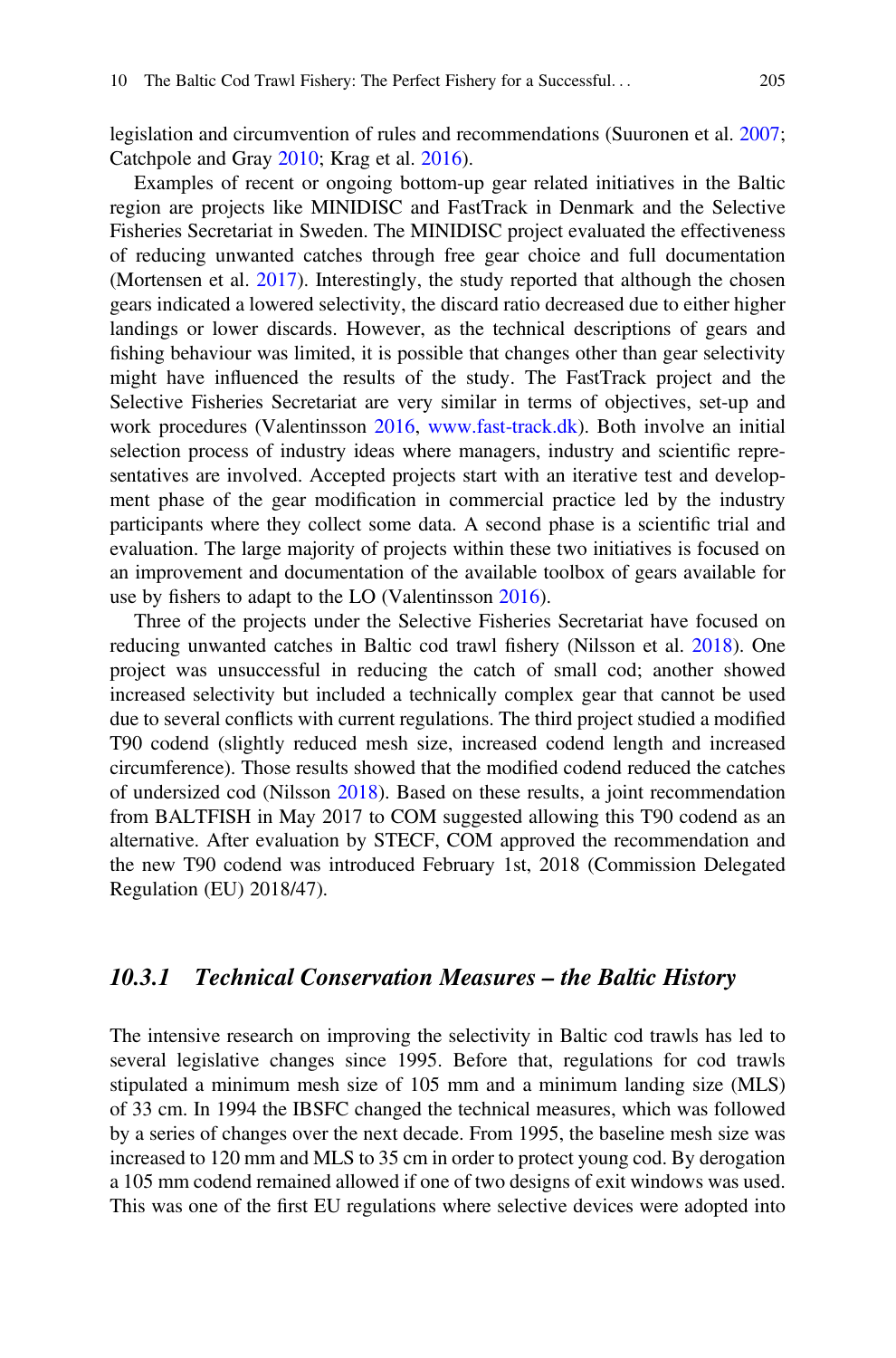legislation (Council EC regulation No 2250/95; Madsen [2007](#page-21-4); Feekings et al. [2013\)](#page-20-14). The technical descriptions of the two windows (Danish and Swedish) were very detailed; this was the start of a practice that continued in the following Baltic trawl specifications. In 1998 these gear rules were transposed into EU legislation (Council Reg (EC) No. 88/98). Based on advice from a large international scientific project (the Bacoma project, Suuronen et al. [2000\)](#page-22-8), starting in 2002, IBSFC changed both exit windows with two alternative codends. This meant that either a 130 mm codend or a new codend with 105 mm mesh size and a knotless square mesh window of 120 mm (i.e., the Bacoma codend) had to be used. Use of the Bacoma codend was widespread in early 2002 but due to the increased L50  $(\sim 10 \text{ cm})$ , initial catch losses for trawlers that used the Bacoma codend were substantial (Tschernij et al. [2004\)](#page-22-9). Therefore, most trawlers rapidly switched to the alternative 130 mm diamond mesh codend or manipulated their Bacoma codends to decrease selectivity (Suuronen et al. [2007\)](#page-22-1), with increased discarding as a result. This led to an EU emergency closure of Baltic cod fisheries in April 2003. When the fishery reopened in August 2003, the Bacoma panel mesh size was reduced to 110 mm, conventional diamond mesh codends were prohibited and cod MLS was increased to 38 cm. The changed mesh size was supposed to better match the new 38 cm MLS (Valentinsson and Tschernij [2003\)](#page-22-10). In 2005 the current technical regulation (Council Reg (EC) No 2187/2005) was introduced and the 110 mm Bacoma codend was allowed. For a few years, the 110 mm Bacoma codend was the only legally approved gear. In 2006, a T90 codend was introduced as an alternative after an evaluation of existing data by ICES, which did not find any difference in selectivity between the 110 mm T90 codend and the 110 mm Bacoma (ICES [2007;](#page-20-15) Suuronen et al. [2007\)](#page-22-1). The next major change occurred in 2010 when the mesh size of the T90 codend and the Bacoma window was increased from 110 mm to 120 mm to further decrease catches of juvenile cod. The length of the Bacoma window was also extended. The latter measure was to prevent selectivity from decreasing at high catch rates (Madsen et al. [2010](#page-21-14)). A follow-up analysis of Danish discard data demonstrated that these improvements in selectivity contributed to a reduction of cod discards (Feekings et al. [2013](#page-20-14)).

In 2014 the regionalisation within the reformed CFP gave Member States more power over technical regulations as part of temporary discard plans in accordance with articles 15(6) and 18(3) of the basic Regulation (Regulation (EU) No 1380/ 2013). The Member States around the Baltic Sea, organised in the regional group called Baltfish, suggested in their first joint recommendation to the Commission that the minimum conservation reference size (MCRS) should be lowered from 38 to 35 cm as an "efficient and speedy way to minimise cod discards" when the Landing Obligation was introduced 2015 (Anon [2014a\)](#page-19-9). The commission adopted this proposal in their discard plan for 2015–2017 and prolonged it via a delegated act from 2018 (delegated regulation No. 2018/306). The new alternative 115 mm T90 codend was introduced on first February 2018 after a joint recommendation from Baltfish (Commission delegated regulation (EU) 2018/47). This was the first change to Baltic cod trawl regulations since 2010.

Expected changes in size selectivity of Baltic cod trawls over the time period 1994–2018 is shown in Fig. [10.4](#page-11-0), where the estimated L50 values and minimum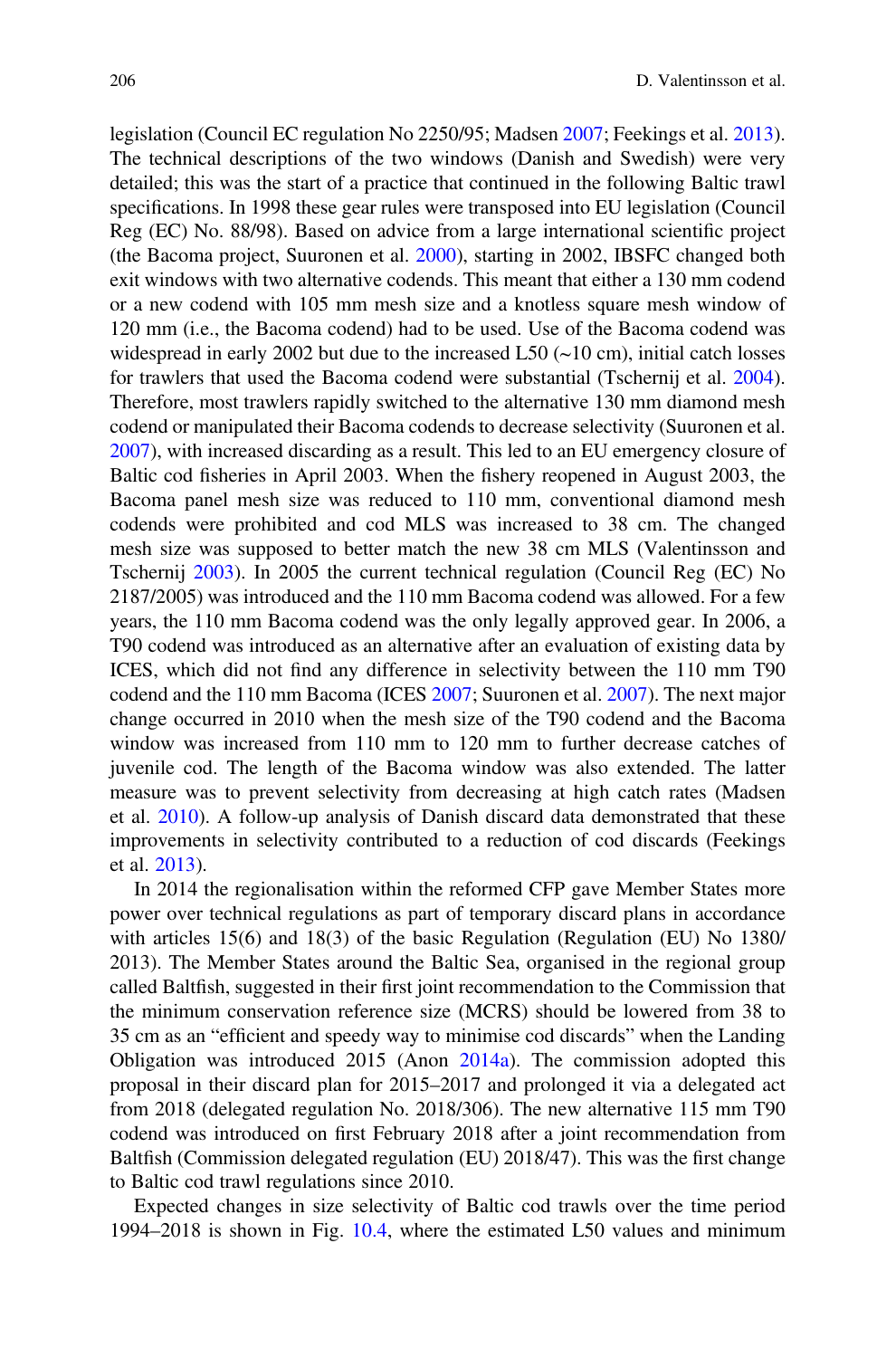<span id="page-11-0"></span>

Fig. 10.4 Changes in estimated codend selectivity (L50) in Baltic cod trawls during the past 25 years (some information from Feekings et al. [2013\)](#page-20-14). The minimum mesh opening was set to 120 mm (Bacoma) from January 1st, 2010 in subdivisions 22–24 (western Baltic) and from March 1st, in sub-Divisions 25–32 (Eastern Baltic). The L50 for the T90 120 mm codend is taken from Wienbeck et al. ([2011\)](#page-22-6). All other L50 values are taken from Madsen ([2007\)](#page-21-4). The same selectivity estimates are assumed for the Bacoma 120 mm and the new Bacoma 120 mm introduced in 2010

sizes over time are indicated. The estimated effect from the changes in selectivity is a continuous increase in L50, giving a total increase of about 15 cm since the early 1990s. This seems to be in conflict with the high discard rates reported in recent years. One reason could be that the estimated selectivity obtained from scientific sea trials does not necessarily reflect the realised selectivity in commercial practice because vessel type, engine power, gear choice,  $-\text{design}$  and -configuration may all influence selectivity. More information about commercial fishing practice and compliance is necessary to clarify this. In fact, the manipulation of the selectivity in trawls by fishers has been documented (ICES [2017c\)](#page-20-7). Another potential reason is the considerable change in size structure of (mainly Eastern) Baltic cod; small individuals now dominate the stock and very few individuals are larger than 45 cm (ICES [2018\)](#page-20-6). Thus, although the trawls used may be size selective, the catches still have a large proportion of small cod due to the truncated size structure of the fished population.

# 10.3.2 Technical Conservation Measures – Since the Introduction of the Landing Obligation

The dynamic period of many changes regarding technical measures for Baltic cod trawls in the 2000s was followed by a calmer period after 2010 (Fig. [10.4\)](#page-11-0). However,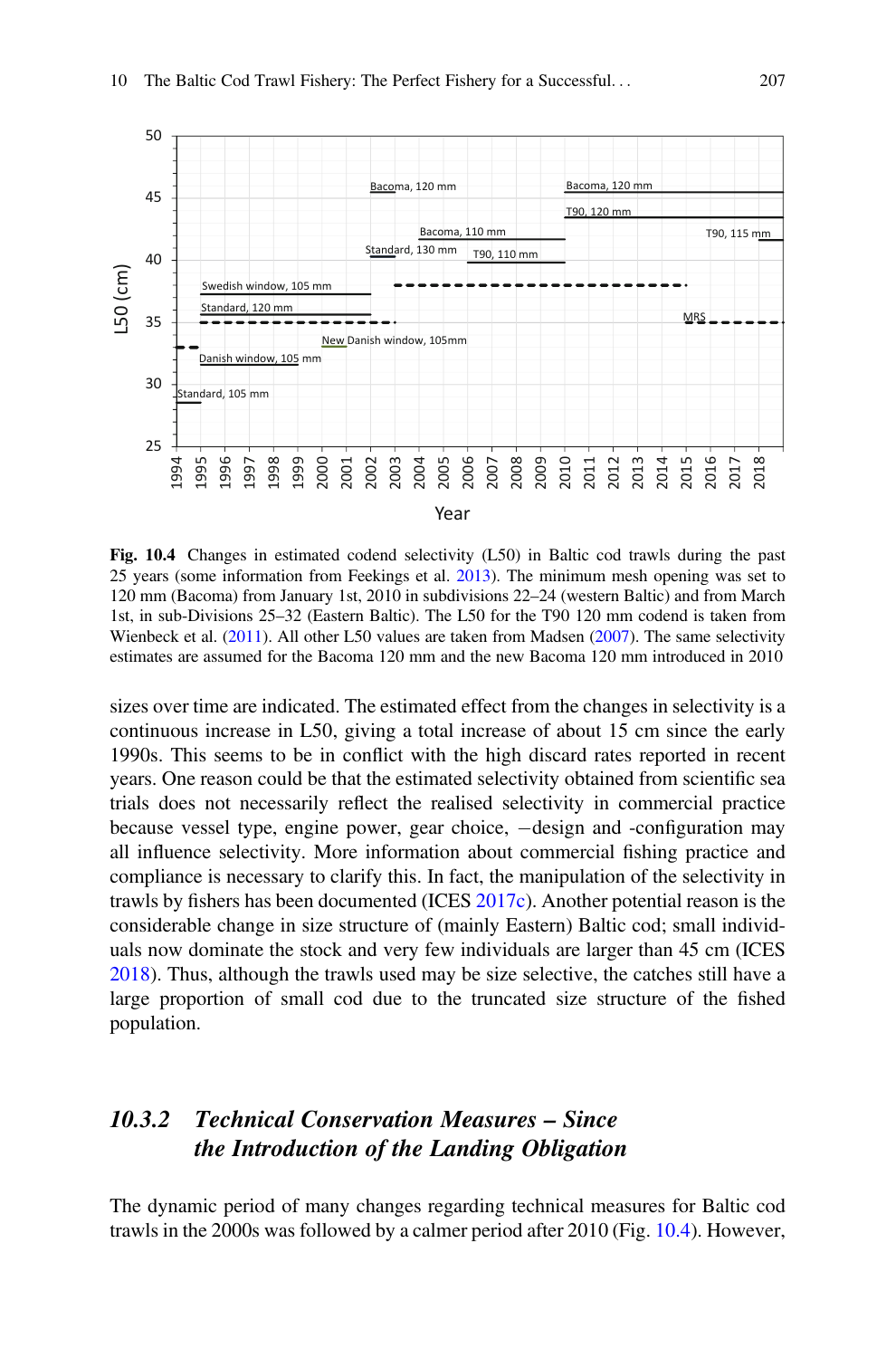renewed calls for changes to the technical measures emerged with the LO introduction for Baltic cod in 2015. Industry representatives in the Baltic Sea advisory council have repeatedly declared that the current detailed gear measures have hampered the implementation of the LO, and that a new technical framework with more flexibility is urgently needed (BSAC [2017\)](#page-19-10). In 2015 industry representatives of the Baltic Sea Advisory Council (BSAC) had already recommended amending Reg. 2187/2005 by deleting the reference to the specifications of Bacoma and T90 to allow the use of 105 mm codends as under pre-1995 law (BSAC [2015](#page-19-11)). Despite all of the existing science and historical regulatory changes, gear measures are still today hotly debated in regional forums and Member States, especially in light of the Landing Obligation and unabated discarding. As mentioned above, information from the industry and observers suggests that trawls are being modified to reduce selectivity, leading to catching a higher proportion of smaller fish (ICES [2017c\)](#page-20-7). This is not a new phenomenon in the Baltic (Valentinsson and Tschernij [2003;](#page-22-10) Suuronen et al. [2007\)](#page-22-1). ICES [\(2007](#page-20-15)) also mentioned that considerable differences in opinion prevailed among Member States and that scientific arguments have gotten lost in a largely emotional debate. This may be one explanation for the lack of cooperation on this issue. Strikingly, in spite of  $>3$  years with the LO and its increased mandate for regional proposals via discard plans, only one joint recommendation for an alternative trawl has been proposed. For control and documentation measures, joint recommendations are equally scarce from the Baltfish regional group of Member States.

A new technical framework regulation is now being negotiated in the EU. Available draft texts seem to consolidate the current two codends (120 mm Bacoma or 120 mm T90) as minimum requirements, with options to adopt joint recommendations from regional groups for alternative gear measures, provided they are at least equivalent in terms of limiting unwanted catches as compared to the baseline gears. In essence, the revision of the technical measures framework does not represent a great change, as regional gear proposals (and control measures) have already been possible via discard plans since the introduction of the LO (art. 15(6) of Regulation (EU) No. 1380/2013).

## 10.4 Effects of the Landing Obligation on Scientific Data for Stock Assessments

When the Landing Obligation went into effect, it was expected to generate more accurate data because all catches of species that came under this obligation should have been documented and landed. During the years preceding the LO, there were even discussions about whether scientific sea-sampling programmes would still be needed (Anon [2014b;](#page-19-12) STECF [2014\)](#page-21-15), as it appeared to be more cost-efficient to sample landed catches than board vessels at sea. Proper documentation and landing unwanted catches was also the underlying assumption for increased quotas, as landing quotas would be turned into catch quotas, based on historical discard estimates.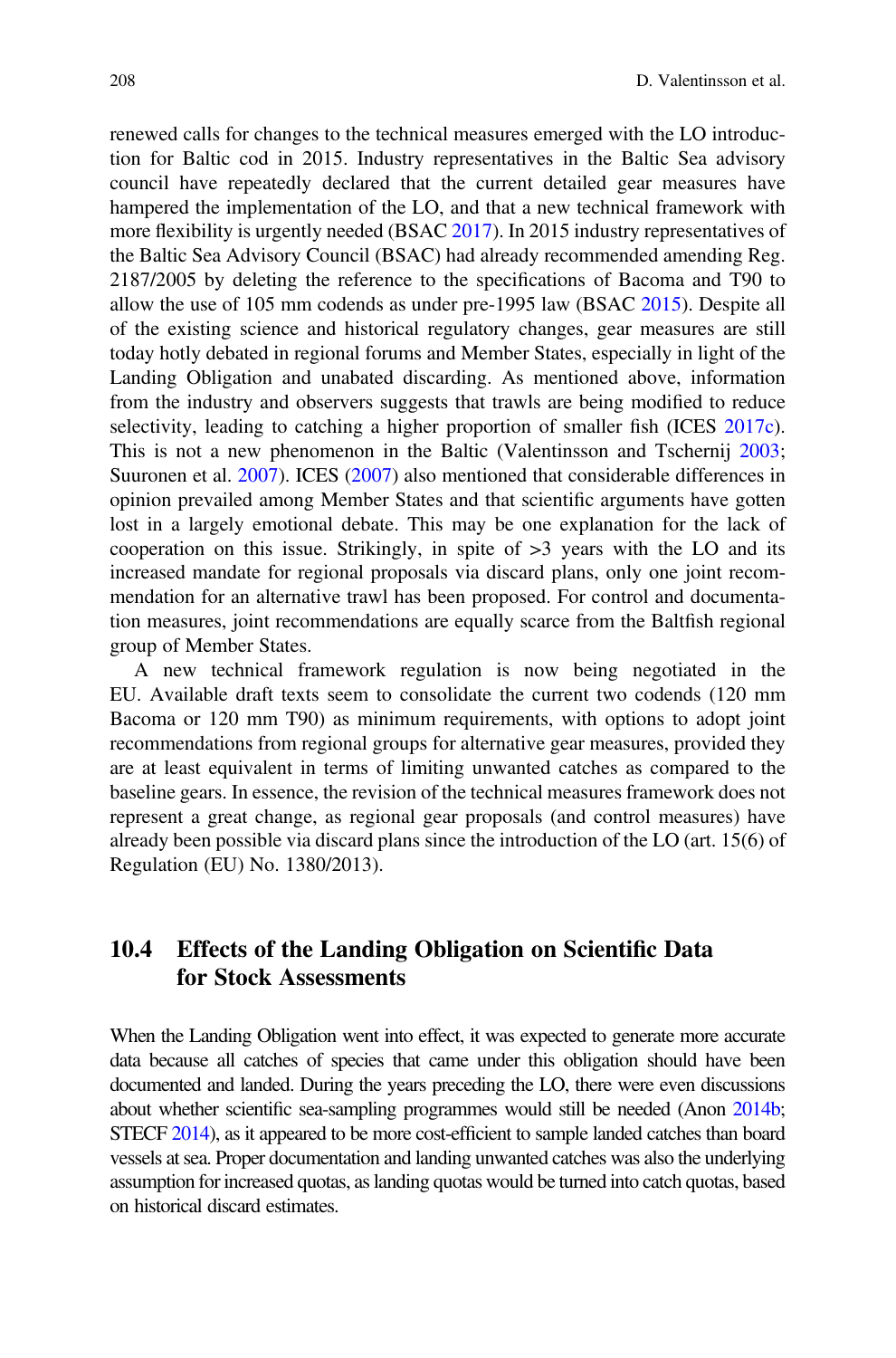In reality, however, 3 years of the LO in the Baltic Sea trawl fisheries for cod indicate that a majority of the unwanted catches of cod are neither brought ashore nor documented properly. In Sweden, for example, 2–4% of the total cod landings in the fisheries statistics were reported as cod below MCRS (recorded as below minimum size or 'BMS' in log books) between 2015 and 2017 (Fig.  $10.5a$ ). The estimated

<span id="page-13-0"></span>

Fig. 10.5 Relative size composition of cod catches from Swedish Baltic trawl fisheries between 2012 and 2017 from (a) reported catches (logbooks and sales slips) and (b) data from the scientific observer programme. Size 1–3 are cod with an individual weight > 2 kg, size 4 are cod in the range of 1–2 kg and size 5 are cod with an individual weight between 0.3 and 1 kg. 5b are cod with a length 35–37 cm. BMS are cod smaller than the minimum conservation reference size (MCRS)/ minimum landing size (MLS). MLS was 38 cm until 2015 and MCRS 35 cm from 2015 onwards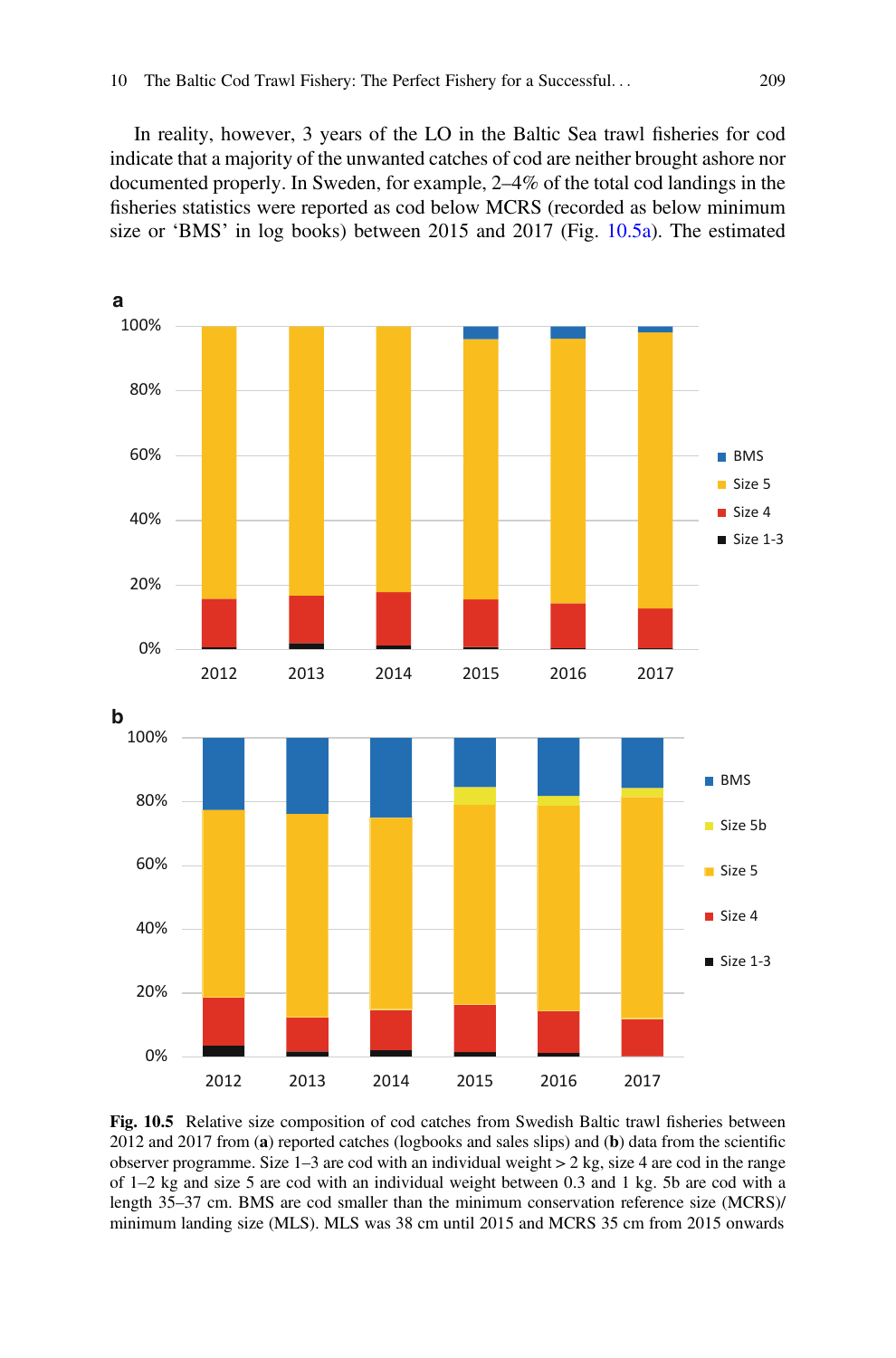<span id="page-14-0"></span>

Fig. 10.6 Relative size composition of cod catches from Danish trawl fisheries based on logbooks and sale slips between 2012 and 2017 in the (a) Eastern and (b) Western Baltic Sea

discard rate from the at-sea sampling programme was 15–18% (Fig. [10.5b\)](#page-13-0), indicating substantial underreporting of BMS cod. In reality, seagoing observers noted that most of the BMS cod were discarded. Similarly, 0.5–1.5% of the total landings in Denmark are reported as BMS for the eastern Baltic cod (Fig. [10.6a](#page-14-0)) and less than 1% for the western Baltic cod (Fig. [10.6b\)](#page-14-0). Average discard rates from observer trips for the same years vary between 23 and 9%, respectively, indicating that most of the BMS cod is discarded and is also unreported by Danish vessels. Several reasons may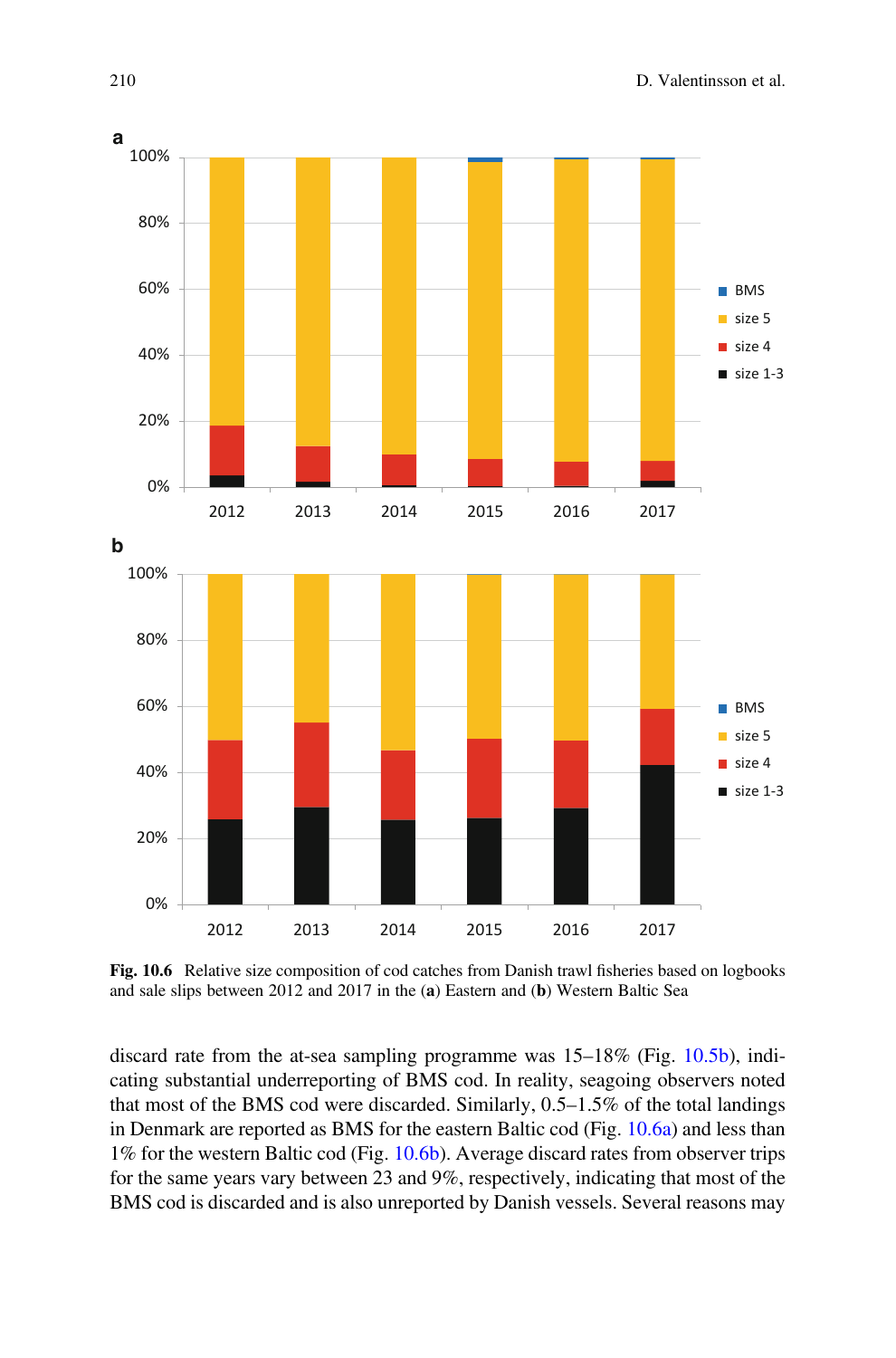explain why the BMS fraction of the catch may not be landed: resistance to changing well-established commercial fishing practices (i.e. from legally discarding to being forced to land small fish); and primarily economic reasons, because it is illegal to sell the BMS fish for human consumption purposes and valorisation options may be underexplored (see also Iñarra et al., [this volume](#page-20-16)). Other reasons may include a lack of buyers and inconvenient handling processes of small cod. In some fisheries, highgrading is still considerable. In these fisheries it seems rather unlikely that the BMS fraction will be landed as long as the enforcement is weak. In the Baltic, however, high-grading has not been considered to be a major problem because there is a market for smaller cod.

The amount of unwanted catches of cod decreased somewhat after the LO was introduced in 2015 (Fig. [10.5b\)](#page-13-0). This decrease is partly a consequence of the reduction in MCRS from 38 cm to 35 cm that occurred at the same time (the 35–38 cm cod is labeled as 'size 5b' in Fig. [10.5b\)](#page-13-0). Landings of the commercial sizes of cod from the Swedish observer trips are also shown. Failure to land unwanted cod catches and report them is widespread and observed far beyond Sweden and Denmark. The proportion of BMS cod landings as reported to ICES by all countries was less than  $1\%$  (0.7% for eastern Baltic and 0.5% for western Baltic cod). The assessment working group could thereby not rely on these reported figures as total catches and have therefore used data on unwanted cod from observer programmes instead (ICES [2018](#page-20-6)).

The European Fisheries Control Agency (EFCA) coordinates the Member States in a control monitoring programme (i.e. last haul; see Nuevo et al., [this volume](#page-21-16)). The objectives are to evaluate compliance with the LO, to compile catch composition data for use in a risk management strategy and to provide information about where and when discards are expected in a particular fishery. Last haul data are not easily available for scientific use. Data acquired from the last haul inspections do not provide all needed biological information and vessels are not selected at random. However, last haul data are an important source of catch information that can be used to validate data from the scientific observer programmes (e.g. by ICES WGBFAS). Better availability of detailed last haul data is therefore needed for scientific purposes. In both Sweden and Denmark, the observed catches below MCRS from the last haul controls have been similar to those estimated from the observer programmes. For example, Swedish last haul data for 2016/17 indicated 12.5% unwanted catches of cod, which is similar to the estimate from the observer data (Fig. [10.5b](#page-13-0)). Note that both these estimates are considerably larger than self-reported BMS catches by fishers (Fig. [10.5a](#page-13-0)). Data obtained from the last haul inspections are not easily available nor are they made public due to the confidentiality and potential implications of compliance breaches. Knowledge of unwanted cod catches and exploitation pattern on the stock thereby still heavily rely on data from the scientific sea-sampling programmes that are publically available, primarily through different scientific reports (STECF [2017;](#page-22-11) ICES [2018\)](#page-20-6), but which may suffer from a significant observer bias (see below).

The introduction of the Landing Obligation has impacted the quality of scientific observer data as well. EU vessels are legally required to allow observers on board. In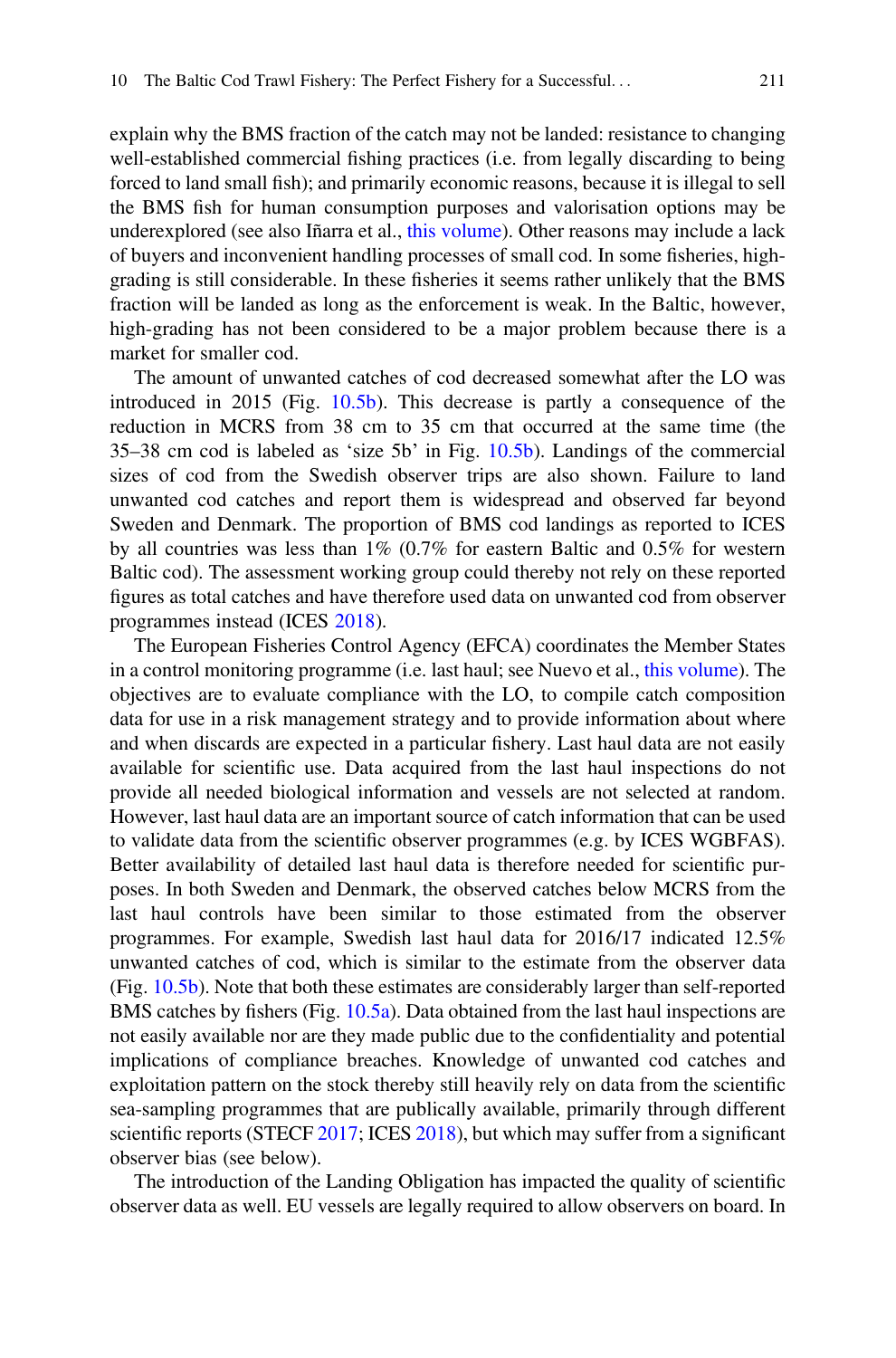practice, however, scientific observers only board vessels after permission by the skipper when minimum safety standards are met. In Sweden, the initial response from the fishing industry was strongly opposed to the policy in 2015 when Baltic cod was phased into the LO. This opposition led to denial of observer access to many of the vessels. Sweden was only able to conduct 5 out of 24 planned observer trips on cod trawlers in the Baltic (Anon [2015](#page-19-13)), leading to the first time that discard estimates could not be provided to ICES. In response, in 2016 the Swedish Agency for Marine and Water Management (the responsible agency) changed the national legislation to fine vessels selected for sampling since 2016 if they refuse to take observers without a valid reason. Denmark did not have the same problem as Sweden initially but the sensitivity of the skippers' willingness to take observers became apparent after a national media debate during early 2018. A news story reported on the discrepancy between quantities of landed and self-reported BMS cod by fishers in contrast to those from scientific observer estimates from Danish trips (Anon [2018b](#page-19-14)). The examples from both countries highlight the risks for scientific data collection. STECF has expressed concern that increased refusal rates are causing a deterioration in data quality for scientists, and has requested more information on observer refusal rates from Member States (STECF [2016](#page-22-12)).

Introduction of the LO might introduce other types of biases than restricted access to all active vessels. Before 2015, discarding was not only legal but also even mandatory for undersized catches. When this act became illegal in 2015, the role of observers thus changed from documenting a legal act to documenting an illegal act. This could lead to an increased observer effect, i.e. that fishers change their behaviour when observers are aboard (Kelleher [2005](#page-20-8); Anon [2014b;](#page-19-12) STECF [2016\)](#page-22-12). Fishers can change their behavior in the presence of an observer in several ways: by changing fishing grounds for places were small fish occur less frequently; by changing gear; and by not discarding fish that they normally would discard. Introduction of the LO thereby requires more validation of observer data to control for these potential biases.

# 10.5 Conclusions – Lessons from the Landing Obligation in the Baltic Cod Trawl Fishery and Future Prospects

We have described that the intentions and expected benefits of the EU Landing Obligation have not been fulfilled after more than 3 years of the LO in the Baltic cod trawl fishery:

- (i) Discarding of unwanted catches still occurs at rates roughly comparable to the years before the Landing Obligation, in spite of a lowered MCRS at the onset of the LO in 2015. In fact, there are even indications that discarding may have increased.
- (ii) Coupled to the continued discarding of cod, there is also an important element of bad timing and bad luck. The timing of the introduction of the Landing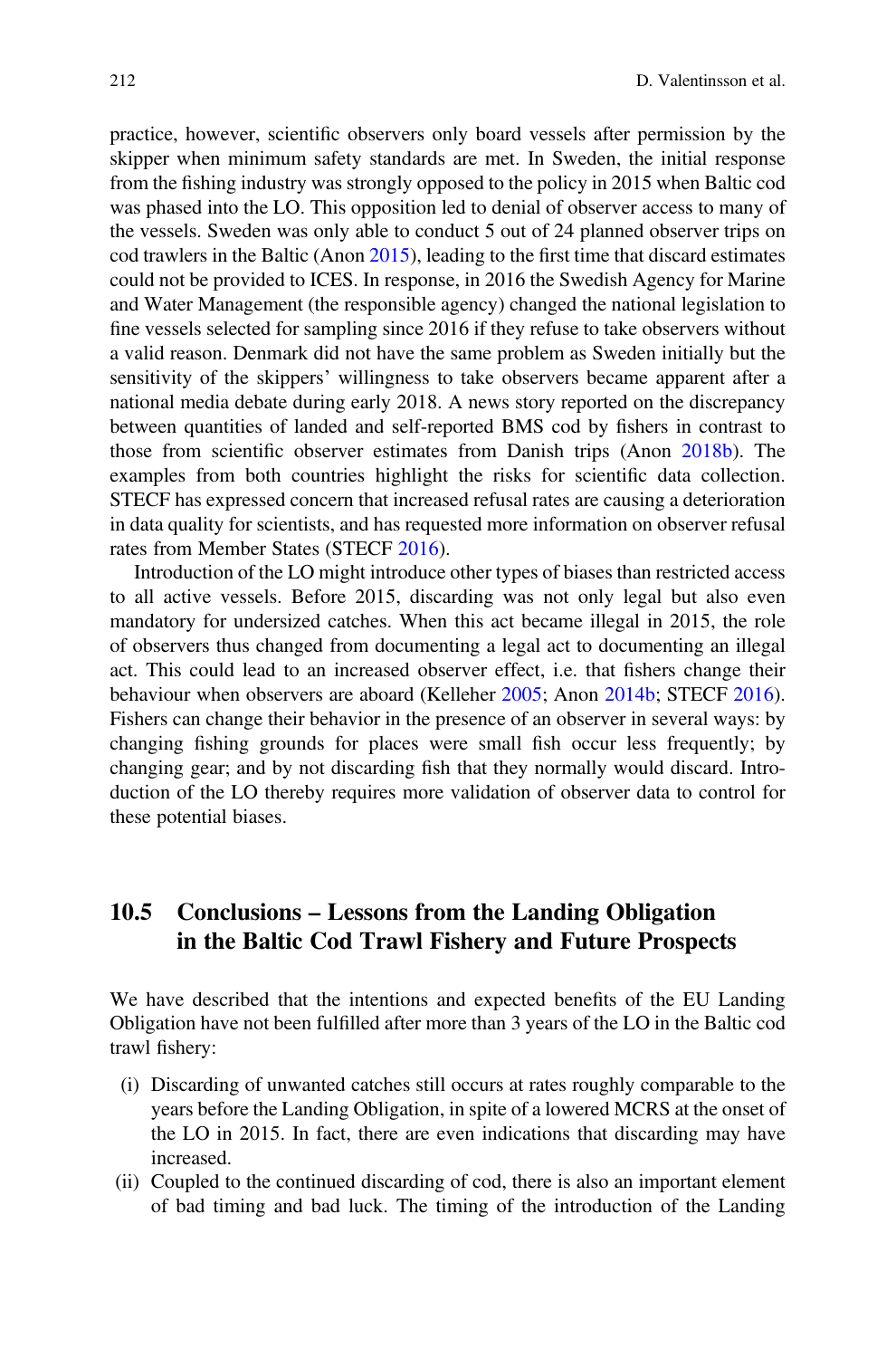Obligation for Baltic cod was fixed in the basic Regulation (Reg (EU) No 1380/ 2013) but coincided with a period of negative developments for the larger eastern Baltic cod stock. The reduced growth and condition and a truncated size distribution without larger cod forced the fishery to target cod around the minimum size. This inevitably resulted in unwanted catches due to the inherent selection range in trawls. The western cod stock was also in a depleted state with continuous TAC reductions since before the LO introduction in 2015. These factors have caused severe economic implications for the fisheries, affected the industry perspective of the future, and thus most likely complicated the LO implementation for the Baltic cod stocks.

(iii) The aim of improved data quality for stock assessment has not been met. The required documentation and landing of unwanted catches is at least an order of magnitude lower than estimated volumes from independent estimates by scientific observer programmes and last haul inspections. Fishermen consistently underreport catches, thus the stock assessments done by ICES cannot rely on official catch data only, but needs to include observer data. At the same time, the role of observers has most likely changed with the LO as they are now supposed to observe and quantify an illegal act. This change has resulted in data shortages due to increased refusal rates of access to vessels and may also have changed the representativeness of the estimates due to a changed observer effect. These trends therefore indicate that scientific data quality has not improved but rather worsened. As unwanted catches are underreported, continued catch sampling from scientific observers is a prerequisite for reliable data. Given the uncertainty of observer data in the LO context, the EFCA lasthaul inspections can potentially also provide independent information of unwanted catches although care must be taken due to certain limitations of the sampling methods. The data from these inspections are not easily available however, even for scientific purposes. This needs to change: to make evaluations of observer data possible, to (potentially) increase the quality of stock assessments, and to make the best use of limited public funding. One issue related to stock assessment quality effects of the LO is also the untimely discovery of major biological uncertainties for the eastern stock that negatively affected preparedness for the LO. The uncertainties led ICES to downgrade the assessment from a full analytical assessment to an index based assessment, which also changed the perception of stock status (and advised TAC) negatively just when the LO was introduced in 2015. The discontinuation of the analytical assessment negatively affected the understanding of stock status and development (including year class variability). Furthermore, the index based assessment currently applied does not use discard data, although these are still important for the catch advice from ICES. Large research initiatives are currently occurring in the Baltic countries in order to understand the biological uncertainties and to enable a rollback to full analytical assessment for eastern Baltic cod (ICES [2017a](#page-20-3)). The western stock assessment is still conducted as a full age-based analytical assessment. Still, implementation of the LO was most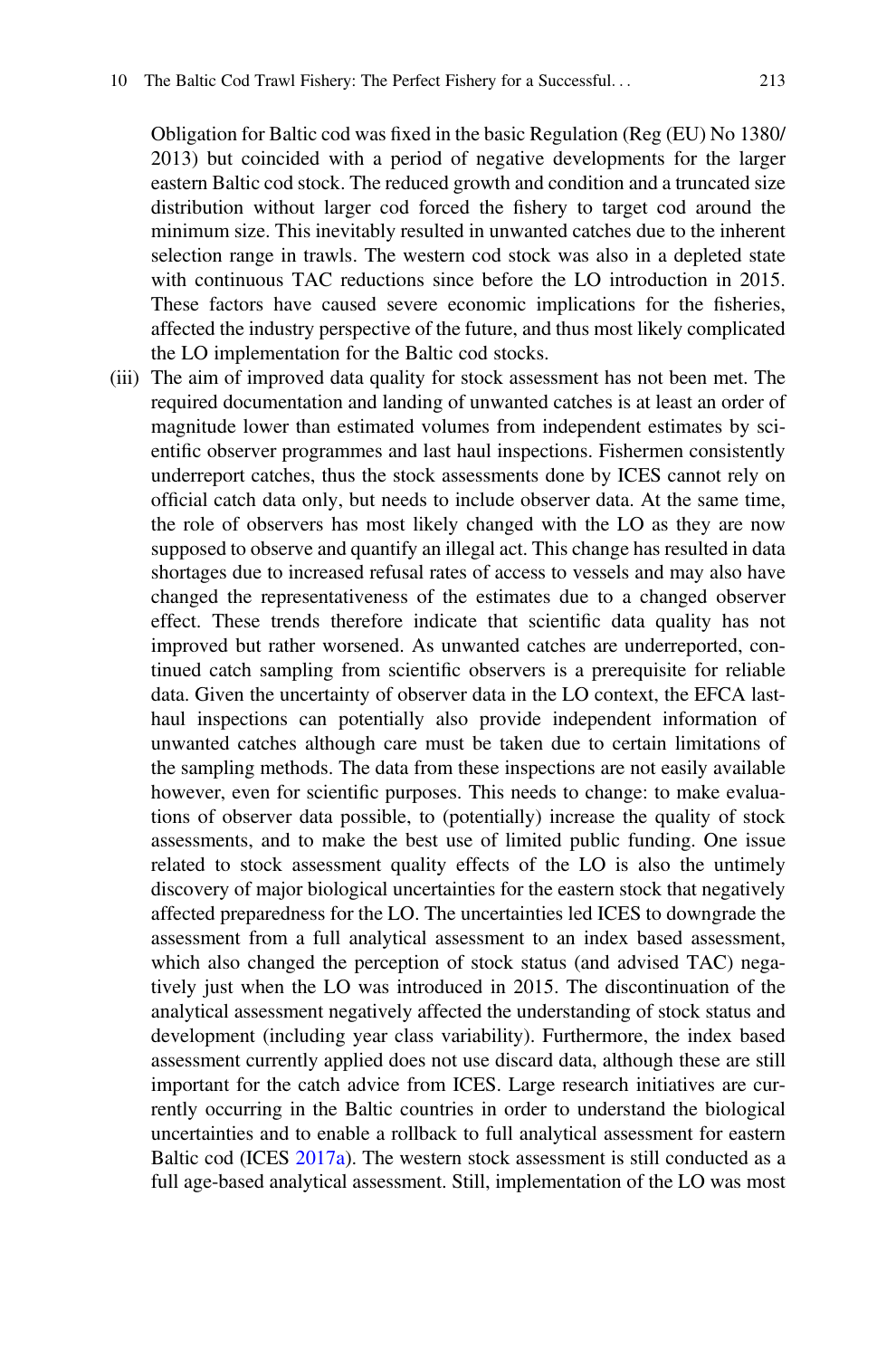likely aggravated by reduced TACs, due to several years of reduced stock size and poor recruitment, before and after the onset of the LO in 2015.

- (iv) There are no indications of increased gear selectivity since the introduction of the LO. In fact, there are even anecdotal reports of gear manipulation by fishers to reduce selectivity (ICES [2017c](#page-20-7)). The increased regional mandate to propose modifications to the current detailed and prescriptive gear regulations via joint recommendations has only been used once so far. This is surprising given the long and voluminous history of scientific selectivity trials, the more recent bottom-up gear research initiatives on Baltic cod trawls, the heated debate around continued discarding and the persistent criticism of current trawl specifications. More constructiveness and responsibility from Member States and regional groups is needed to create positive change and to facilitate the industry to adapt their trawls to the LO requirements. As mentioned above (Conclusion, ii), the lack of larger cod has resulted in increased unwanted catches due to the selection range in trawls. If selectivity (as reported) is further negated by gear manipulation to reduce losses of legal sized cod in this fishery, that struggles with economic viability, this of course further increases the unwanted catches.
- (v) So what is needed to make the Landing Obligation work? The expectation that the LO would encourage fishers to avoid unwanted fish is based on an elegant idea but will most likely remain a pious hope until enforcement and incentives are aligned with that goal. The theoretical mechanism behind the expectation is that the LO will result in less unwanted catch via increased gear selectivity (or avoidance) based on the idea that unwanted catches costs quota and are less lucrative than wanted catch. The cost of unwanted fish is thereby supposed to be internalised for the fisher (Catchpole et al. [2017\)](#page-19-15). This internalisation of costs will, however, not be realised if the risk of being caught discarding remains as insignificant as it is today. One of the key challenges is thus to shift the control and monitoring focus to what actually happens at sea, including the use of technologies like remote electronic monitoring (EM; see James et al., [this volume\)](#page-20-17). However, given that available control resources are not infinite, it is also essential to develop strong incentives to encourage best practice mitigation methods or behaviours (see Kraak and Hart, [this volume\)](#page-20-18). Based on the Baltic experiences so far, the calls for increased flexibility to allow fishers to choose gear solutions probably need to be coupled to increased documentation responsibility for fishers that opts in on freer gear choice (cf. Mortensen et al. [2017\)](#page-21-11). An example of a sound supportive incentive could be to create a twin-tier structure and only allocate the estimated discard share of the quota to vessels that opt to use gears with a proven higher selectivity or that have full documentation via EM, and at the same time subtract the estimated discards from the quota for vessels that opt out of these measures. Such a structure would also be in accordance with Member States' responsibilities for the allocation of quotas in the basic regulation (art. 17 of Reg (EU) No 1380/2013). Other forms of incentives worth exploring may be to stimulate uptake of trawls with desirable selectivity by granting exclusive access to fishing locations (e.g. Real Time Closures RTCs and/or permanent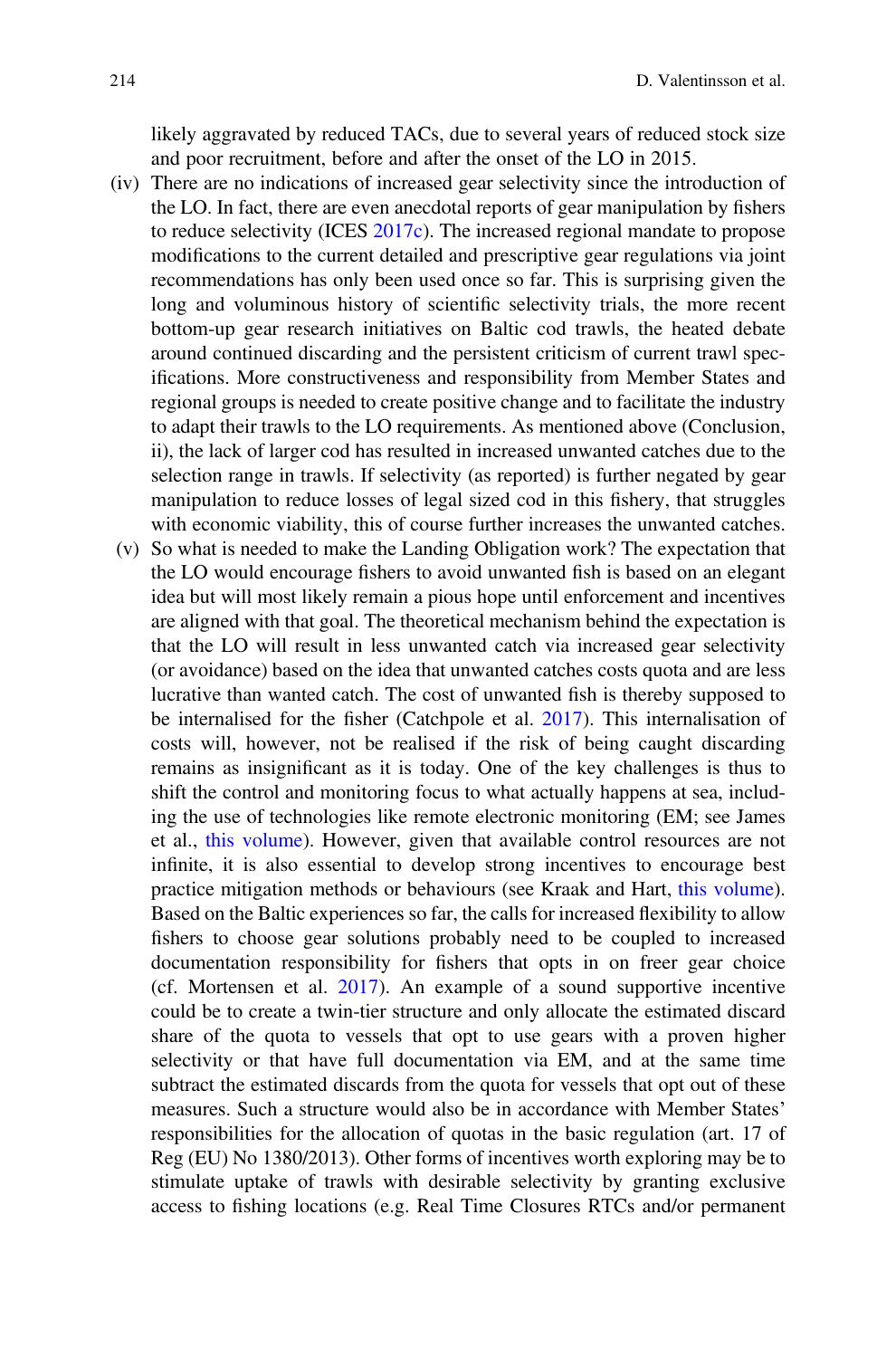areas) or time periods for fishers who opt to increase selectivity (Madsen and Valentinsson [2010;](#page-21-17) Condie et al. [2014](#page-19-16)). Experiences from other areas with discard bans indicate that such additional management measures are required to incentivise a move towards more selective fishing under a discard ban (MRAG [2007](#page-21-18); Condie et al. [2014](#page-19-16)).

## **References**

<span id="page-19-12"></span><span id="page-19-9"></span>Anon. (2014a). Baltfish Joint Recommendation No 1, 27 May, 2014. 28 pp. <http://www.bsac.dk/> Anon. (2014b). Report of the regional co-ordination meeting for the Baltic (RCM Baltic). 151 pp.

<https://datacollection.jrc.ec.europa.eu/docs/rcm/2014>

- <span id="page-19-13"></span>Anon. (2015). Annual report for the Swedish national programme for collection of fisheries data 2015. 60 pp. <https://datacollection.jrc.ec.europa.eu/ars/2015>
- <span id="page-19-0"></span>Anon. (2018a). Discarding and the landing obligation. [https://ec.europa.eu/](https://ec.europa.eu/fisheries/cfp/fishing_rules/discards_en)fisheries/cfp/fishing\_ [rules/discards\\_en](https://ec.europa.eu/fisheries/cfp/fishing_rules/discards_en)
- <span id="page-19-14"></span><span id="page-19-1"></span>Anon. (2018b). http://www.fi[skerforum.dk/erhvervsnyt/a/dtu-smidt-i-land-af-vrede-](http://www.fiskerforum.dk/erhvervsnyt/a/dtu-smidt-i-land-af-vrede-fiskere-20022018)fiskere-[20022018](http://www.fiskerforum.dk/erhvervsnyt/a/dtu-smidt-i-land-af-vrede-fiskere-20022018)
- Bagge, O., & Thurow, F. (1994). The Baltic cod stock: Fluctuations and possible causes. ICES Marine Science Symposia 198, 254–268.
- <span id="page-19-7"></span>Borges, L., & Penas Lado, E. (this volume). Discards in the common fisheries policy: The evolution of the policy. In S.S. Uhlmann, C. Ulrich, S.J. Kennelly (Eds.), The European Landing Obligation – Reducing discards in complex multi-species and multi-jurisdictional fisheries. Cham: Springer.
- <span id="page-19-11"></span>BSAC. (2015). The Baltic Sea Advisory Council's recommendations on technical measures. 29th September 2015. Ref: BSAC/2015/6. 4 pp. [http://www.bsac.dk/BSAC-Resources/BSAC-State](http://www.bsac.dk/BSAC-Resources/BSAC-Statements-and-recommendations) [ments-and-recommendations](http://www.bsac.dk/BSAC-Resources/BSAC-Statements-and-recommendations)
- <span id="page-19-10"></span>BSAC. (2017). BALTFISH / BSAC / EFCA joint workshop on monitoring, control and enforcement of the Landing Obligation. 9th March 2017. Final Report. 6 pp. [http://www.bsac.dk/](http://www.bsac.dk/meetings) [meetings](http://www.bsac.dk/meetings)
- <span id="page-19-6"></span>Casini, M., Käll, F., Hansson, M., Plikshs, M., Baranova, T., Karlsson, O., et al. (2016). Hypoxic areas, density dependence and food limitation drive the body condition of a heavily exploited marine fish predator. Royal Society Open Science, 3, 160416.
- <span id="page-19-15"></span><span id="page-19-8"></span>Catchpole, T.C., & Gray, T.S. (2010). Reducing discards of fish at sea: A review of European pilot projects. Journal of Environmental Management, 91(3), 717–723.
- <span id="page-19-5"></span>Catchpole, T.L., Riberio-Santos, A., Mangi, S.C., Hedley, C., Gray, T.S. (2017). The challenges of the landing obligation in EU fisheries. Marine Policy, 82, 76–86.
- Chabot, D., & Dutil, J.D. (1999). Reduced growth of Atlantic cod in non-lethal hypoxic conditions. Journal of Fish Biology, 55, 472–491.
- <span id="page-19-16"></span><span id="page-19-2"></span>Condie, H.M., Grant, A., Catchpole T.L. (2014). Incentivising selective fishing under a policy to ban discards; lessons from European and global fisheries. Marine Policy, 45, 287–292.
- Eero M., Köster F.W., Plikshs M., Thurow F. (2007). Eastern Baltic cod (Gadus morhua callarias) stock dynamics: Extending the analytical assessment back to the mid-1940s. ICES Journal of Marine Science, 64, 1257–1271.
- <span id="page-19-3"></span>Eero, M., Mackenzie, B.R., Köster F.W., Gislason, H. (2011). Multi-decadal responses of a cod (Gadus morhua) population to human-induced trophic changes, fishing, and climate. Ecological Applications, 21(1): 214–226.
- <span id="page-19-4"></span>Eero M., Köster F.W., Vinther, M. (2012a). Why is the Eastern Baltic cod recovering? Marine Policy, 36 (1): 235–240.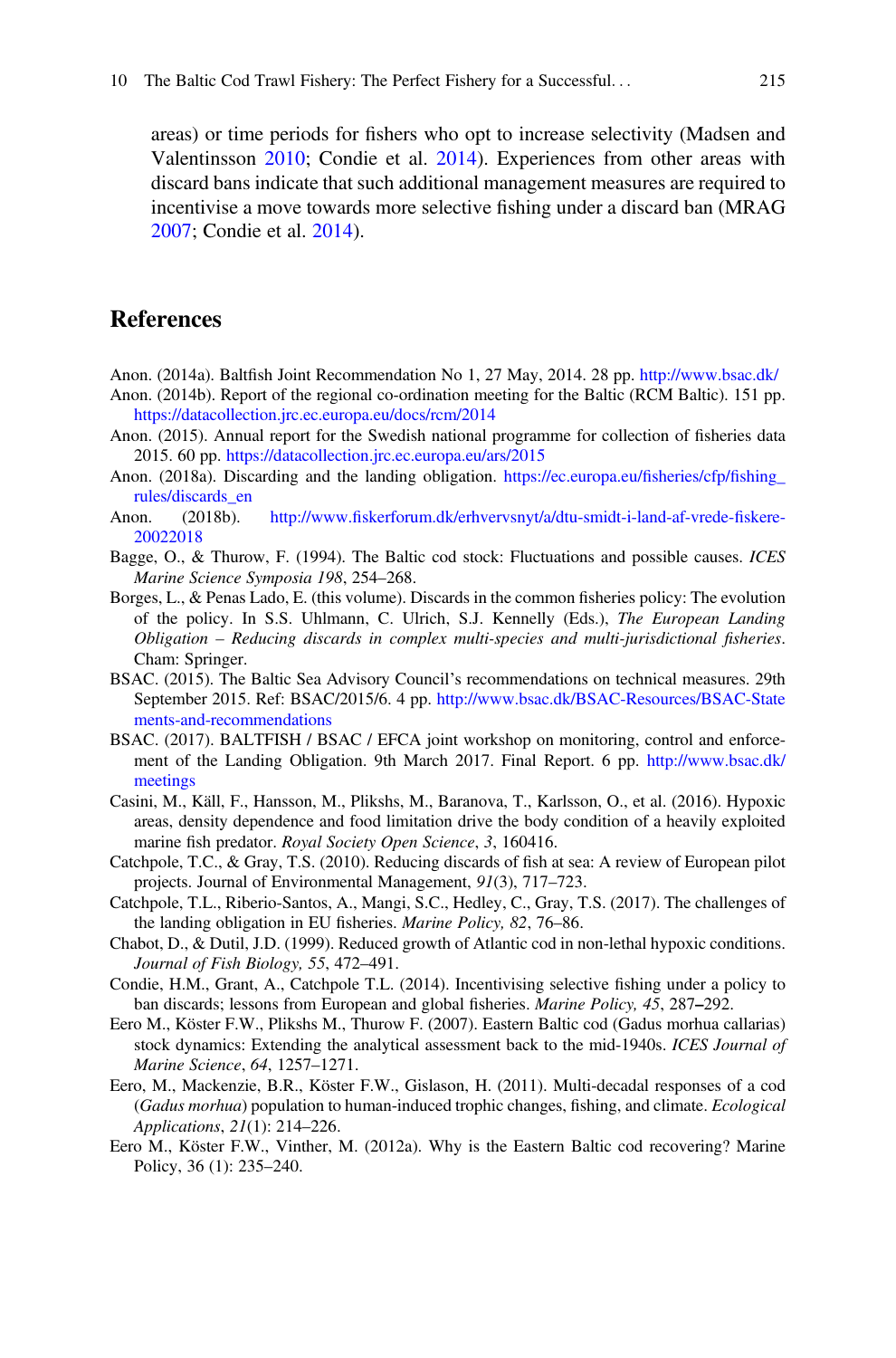- <span id="page-20-4"></span>Eero, M., Vinther, M., Haslob, H., Huwer, B., Casini, M., Storr-Paulsen, M., et al. (2012b). Spatial management of marine resources can enhance the recovery of predators and avoid local depletion of forage fish. Conservation Letters, 5, 486–492.
- <span id="page-20-5"></span>Eero, M., Hjelm, J., Behrens, J., Buchmann, K., Cardinale, M., Casini, M., et al. (2015). Eastern Baltic cod in distress: Biological changes and challenges for stock assessment. ICES Journal of Marine Science, 72 (8), 2180–2186.
- <span id="page-20-14"></span>Feekings, J. P., Lewy, P., Madsen, N. (2013). The effect of regulation changes and influential factors on Atlantic cod discards in the Baltic Sea demersal trawl fishery. Canadian Journal of Fisheries and Aquatic Sciences, 70, 534–542.
- <span id="page-20-11"></span>Herrmann, B., Priour, D., Krag, L. (2007). Simulation-based study of the combined effect on cod-end size selection of turning meshes by  $90^{\circ}$  and reducing the number of meshes in the circumference for round fish. Fisheries Research, 84, 222–232.
- <span id="page-20-0"></span>Hüssy, K., Mosegaard, H., Albertsen, C.M., Nielsen, E.E., Hemmer-Hansen, J., Eero, M. (2016). Evaluation of otolith shape as a tool for stock discrimination in marine fishes using Baltic Sea cod as a case study. Fisheries Research, 174, 210–218.
- <span id="page-20-15"></span>ICES. (2007). Report of the ICES advisory committee on fishery management, advisory committee on the marine environment and advisory committee on ecosystems. ICES advice. Book 8, 147 pp. Section 8.3.3.3: ICES response to EU on selectivity of active gears targeting cod in the Baltic Sea.
- <span id="page-20-10"></span>ICES. (2011). Report of the study group on turned  $90^\circ$  codend selectivity, focusing on Baltic cod selectivity (SGTCOD). 4-6 May 2011, ICES Headquarters, Copenhagen. ICES CM 2011/ SSGESST:08. 44 pp.
- <span id="page-20-2"></span>ICES. (2013). Report of the Baltic Fisheries Assessment Working Group (WGBFAS), 10–17 April 2013, ICES Headquarters, Copenhagen. ICES CM 2013/ACOM:10. 747 pp.
- <span id="page-20-3"></span>ICES (2017a). Report of the Workshop on Biological Input to Eastern Baltic Cod Assessment (WKBEBCA), 1–2 March 2017. ICES CM 2017/SSGEPD: 19. 40 pp.
- <span id="page-20-12"></span>ICES (2017b). Interim report of ICES-FAO Working Group on Fishing Technology and Fish Behaviour (WGFTFB), 4-7 April 2017, Nelson, New Zealand. ICES CM 2017/SSGIEOM: 13.
- <span id="page-20-7"></span>ICES. (2017c). Cod (Gadus morhua) in subdivisions 24-32, eastern Baltic stock (eastern Baltic Sea). ICES advice on fishing opportunities, catch and effort. Version 4: 8 March 2018. 10 pp. <https://doi.org/10.17895/ices.pub.3096>.
- <span id="page-20-6"></span>ICES. (2018). Report of the Baltic fisheries assessment working group (WGBFAS), 6–13 April 2018, ICES Headquarters, Copenhagen, Denmark. ICES CM 2018/ACOM:11.
- <span id="page-20-16"></span>Iñarra, B., Bald, C., Cebrián, M., Antelo, L.T., Franco-Uría, A., Vázquez, J.A., Pérez-Martín, R., Zufía, J. (this volume). What to do with unwanted catches: Valorisation options and selection strategies. In S.S. Uhlmann, C. Ulrich, S.J. Kennelly (Eds.), *The European Land-ing Obligation* – Reducing discards in complex, multi-species multi-juridictional fisheries. Cham: Springer.
- <span id="page-20-17"></span>James, K.M. Campbell, N., Viðarsson, J.R., et al. (this volume). Tools and technologies for the monitoring, control and surveillance of unwanted catches. In S.S. Uhlmann, C. Ulrich, S.J. Kennelly (Eds.), The European Landing Obligation - Reducing discards in complex multi-species and multi-jurisdictional fisheries. Cham: Springer.
- <span id="page-20-8"></span>Kelleher, K. (2005). Discards in the world's marine fisheries. An update. FAO Fisheries Technical Paper. 470. 131 pp.
- <span id="page-20-1"></span>Köster, F.W., Schnack, D., Möllmann, C. (2003). Scientific knowledge of biological processes that are potentially useful in fish stock predictions. Scientia Marina, 67 (1), 101–127.
- <span id="page-20-18"></span>Kraak, S.B.M, & Hart, P.J.B. (this volume). Creating a breeding ground for compliance and honest reporting under the Landing Obligation: Insights from behavioural science. In S.S. Uhlmann, C. Ulrich, S.J. Kennelly (Eds.), The European Landing Obligation – Reducing discards in complex multi-species and multi-jurisdictional fisheries. Cham: Springer.
- <span id="page-20-13"></span>Krag, L.A., Herrmann, B., Feekings, J., Karlsen, J.D. (2016). Escape panels in trawls – A consistent management tool? Aquatic Living Resources, 29, 306.
- <span id="page-20-9"></span>Lowry, N., Knudsen, L.H., Wileman, D.. (1995). Selectivity in Baltic cod trawls with square mesh codend windows. ICES CM, 1995/B:5.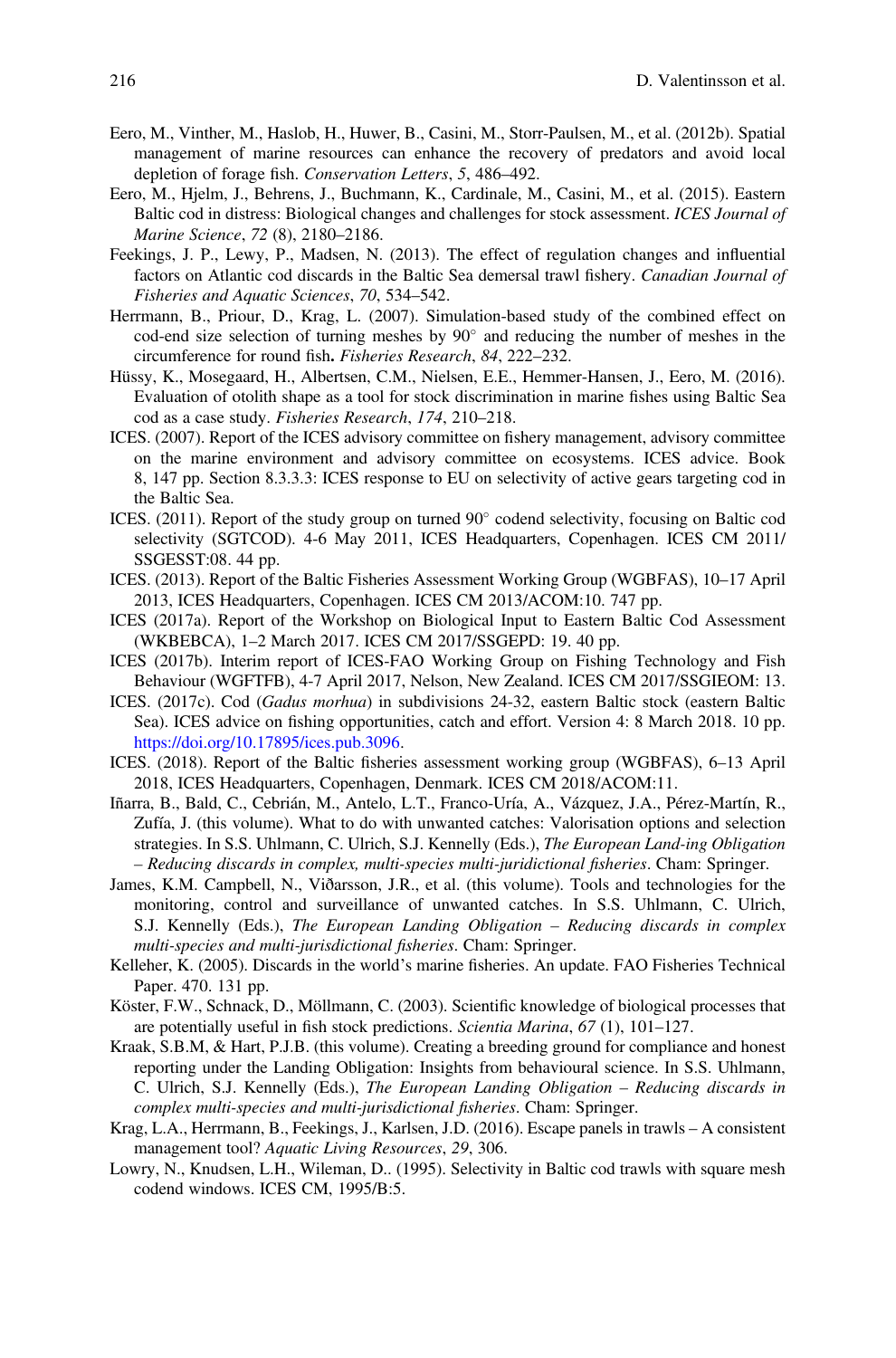- <span id="page-21-2"></span>MacKenzie, B.R., Alheit, J., Conley, D.J., Holm, P., Kinze, C.C. (2002). Ecological hypotheses for a historical reconstruction of upper trophic level biomass in the Baltic Sea and Skagerrak. Canadian Journal of Fisheries and Aquatic Sciences, 59, 173–190.
- <span id="page-21-7"></span>Madsen, N. (2000). Experimental adjustments of the escape window position in trawl codends – implications for Baltic Sea cod fishery. Meddelanden från Havsfiskelaboratoriet i Lysekil, 329, (ISSN: 1103-4777).
- <span id="page-21-4"></span>Madsen, N. (2007). Selectivity of fishing gears used in the Baltic Sea cod fishery. Reviews in Fish Biology and Fisheries, 17, 517–544.
- <span id="page-21-17"></span>Madsen, N., & Valentinsson, D. (2010). Use of selective devices in trawls to support recovery of the Kattegat cod: A review of experiments and experience. *ICES Journal of Marine Science 67(9)*, 2042–2050.
- <span id="page-21-6"></span>Madsen, N., Moth-Poulsen, T., Lowry, N. (1998). Selectivity experiments with window codends fished in the Baltic Sea cod (Gadus morhua) fishery. Fisheries Research, 36, 1-14.
- <span id="page-21-8"></span>Madsen, N., Holst, R., Foldager, L. (2002). Escape windows to improve the size selectivity in the Baltic cod trawl fishery. Fisheries Research 57, 223–235.
- <span id="page-21-14"></span>Madsen, N., Tschernij, V., Holst, R. (2010). Improving selectivity of the Baltic cod trawl fishery: Experiments to assess the next step. Fisheries Research 103, 40–47.
- <span id="page-21-10"></span>Madsen, N., Hansen, K., Madsen, N.A.H. (2015). Behavior of different trawl codends concepts. Ocean Engineering 108, 571–577.
- <span id="page-21-11"></span>Mortensen, L.O., Ulrich, C., Eliasen, S., Olesen, H.J. (2017). Reducing discards without reducing profit: free gear choice in a Danish result-based management trial. ICES Journal of Marine Science, 74 (5), 1469-1479.
- <span id="page-21-18"></span>MRAG. (2007). Impact assessment of discard policy for specific fisheries. European commission studies and pilot projects for carrying out the common fisheries policy no. FISH/2006/17 –Lot 1, Brussels. 289 pp.
- <span id="page-21-0"></span>Nielsen, E.E., Hansen, M.M., Ruzzante, D.E., Meldrup, D., Grønkjær, P. (2003). Evidence of a hybrid-zone in Atlantic cod (*Gadus morhua*) in the Baltic and the Danish Belt Sea revealed by individual admixture analysis. Molecular Ecology, 12, 1497–1508.
- <span id="page-21-1"></span>Nielsen, E.E., Grønkjær, P., Meldrup, D., Paulsen, H. (2005). Retention of juveniles within a hybrid zone between North Sea and Baltic Sea Atlantic cod (Gadus morhua). Canadian Journal of Fisheries and Aquatic Sciences, 62, 2219–2225.
- <span id="page-21-13"></span>Nilsson, H.C. (Ed). (2018). Sekretariatet för selektivt fiske-Rapportering av 2016 och 2017 års verksamhet. Aqua reports 2018:4. Swedish University of Agricultural Sciences, Department of Aquatic Resources, Lysekil, 211 pp. ISBN: 978-91-576-9557-4 (electronic version).
- <span id="page-21-12"></span>Nilsson, H.C., Andersson, E., Hedgärde, M., Königson, S., Ljungberg, P., Lunneryd, S-G., et al. (2018). Projects accomplished by the selective fisheries secretariat 2014–2017: A synthesis report, Aqua reports 2018:13, Swedish University of Agricultural Sciences, Department of Aquatic Resources, Lysekil, 26 pp, ISBN: 978-91-576-9576-5 (electronic version).
- <span id="page-21-16"></span>Nuevo, M., Morgado, C., Sala, A. (this volume). Monitoring the implementation of the Landing Obligation: The last Haul programme. In S.S. Uhlmann, C. Ulrich, S.J. Kennelly (Eds.), The European Landing Obligation – Reducing discards in complex, multi-species and multijurisdictional fisheries. Cham: Springer.
- <span id="page-21-9"></span>O'Neill, F.G., Feekings, J., Fryer, R.G., Fauconnet, L., Afonso, P. (this volume). Discard avoidance by improving fishing gear selectivity: Helping the fishing industry help itself. In S.S. Uhlmann, C. Ulrich, S.J. Kennelly (Eds.), The European Landing Obligation – Reducing discards in complex, multi-species and multi-jurisdictional fisheries. Cham: Springer.
- <span id="page-21-3"></span>Ridderstad, G. (1915). A new construction of trawl-net intended to spare under-sized fish. Svenska Hydrografisk-Biologiska Kommisionens skrifter, 6, 1–21.
- <span id="page-21-5"></span>Robertson, J.H.B, & Stewart, P.A.M. (1988). A comparison of size selection of haddock and whiting by square and diamond mesh codends. ICES Journal of Marine Science 44:148-161.
- <span id="page-21-15"></span>Scientific, Technical and Economic Committee for Fisheries (STECF). (2014). 45th Plenary meeting report for Scientific, Technical and Economic Committee for Fisheries (PLEN-14- 01). 86 pp. <https://stecf.jrc.ec.europa.eu/reports/plenary>